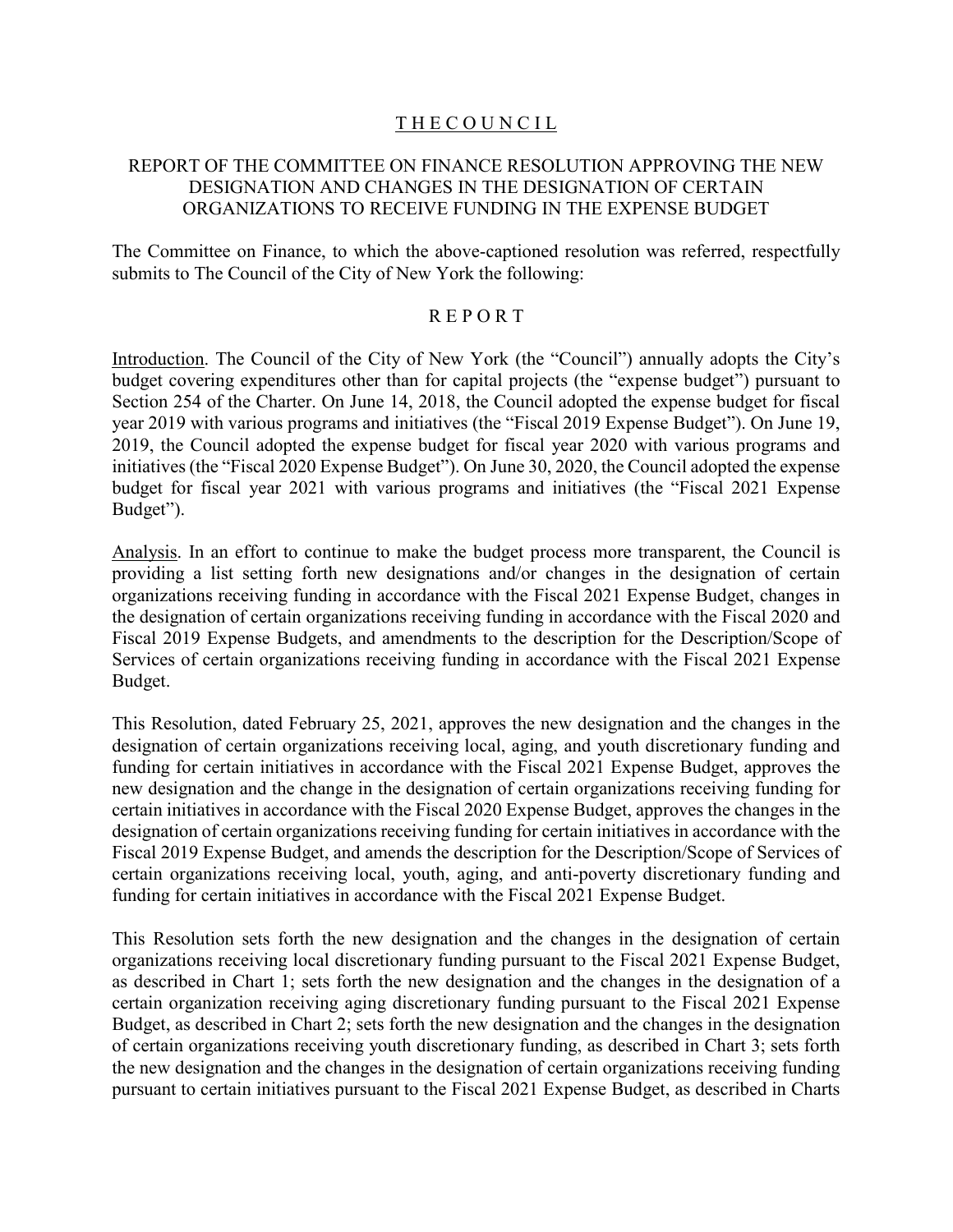4-22; sets forth the new designation and the changes in the designation of certain organizations receiving local discretionary funding pursuant to the Fiscal 2020 Expense Budget, as described in Chart 23; sets forth the new designation and the changes in the designation of certain organizations receiving funding pursuant to a certain initiative pursuant to the Fiscal 2020 Expense Budget, as described in Chart 24; sets forth the change in the designation of a certain organization receiving local discretionary funding pursuant to the Fiscal 2019 Expense Budget, as described in Chart 25; sets forth the changes in the designation of certain organizations receiving funding pursuant to a certain initiative pursuant to the Fiscal 2019 Expense Budget, as described in Chart 26; and sets amends the description for the Description/Scope of Services for certain organizations receiving local, youth, aging, and anti-poverty discretionary funding and funding for certain initiatives in accordance with the Fiscal 2021 Expense Budget, as described in Chart 27.

Specifically, Chart 1 sets forth the new designation and the changes in the designation of certain organizations receiving local discretionary funding pursuant to the Fiscal 2021 Expense Budget. Some of these changes will be effectuated upon a budget modification.

Chart 2 sets forth the change in the designation of a certain organization receiving aging discretionary funding pursuant to the Fiscal 2021 Expense Budget.

Chart 3 sets forth the new designation and the changes in the designation of certain organizations receiving youth discretionary funding pursuant to the Fiscal 2021 Expense Budget.

Chart 4 sets forth the new designation of certain organizations receiving funding pursuant to the Speaker's Initiative to Address Citywide Needs Initiative in accordance with the Fiscal 2021 Expense Budget. All such changes will be effectuated upon a budget modification.

Chart 5 sets forth the change in the designation of a certain organization receiving funding pursuant to the Anti-Poverty Initiative in accordance with the Fiscal 2021 Expense Budget.

Chart 6 sets forth the change in the designation of a certain organization receiving funding pursuant to the Boroughwide Needs Initiative in accordance with the Fiscal 2021 Expense Budget.

Chart 7 sets forth the technical adjustment to a designation made in a previous Transparency Resolution in relation to the A Greener NYC Initiative in accordance with the Fiscal 2021 Expense Budget. Such technical adjustment will be effectuated upon a budget modification.

Chart 8 sets forth the new designation and the change in the designation of certain organizations receiving funding pursuant to the Cultural After-School Adventure (CASA) Initiative in accordance with the Fiscal 2021 Expense Budget. Some of these changes will be effectuated upon a budget modification.

Chart 9 sets forth the new designation and the changes in the designation of certain organizations receiving funding pursuant to the Cultural Immigrant Initiative in accordance with the Fiscal 2021 Expense Budget. Some of these changes will be effectuated upon a budget modification.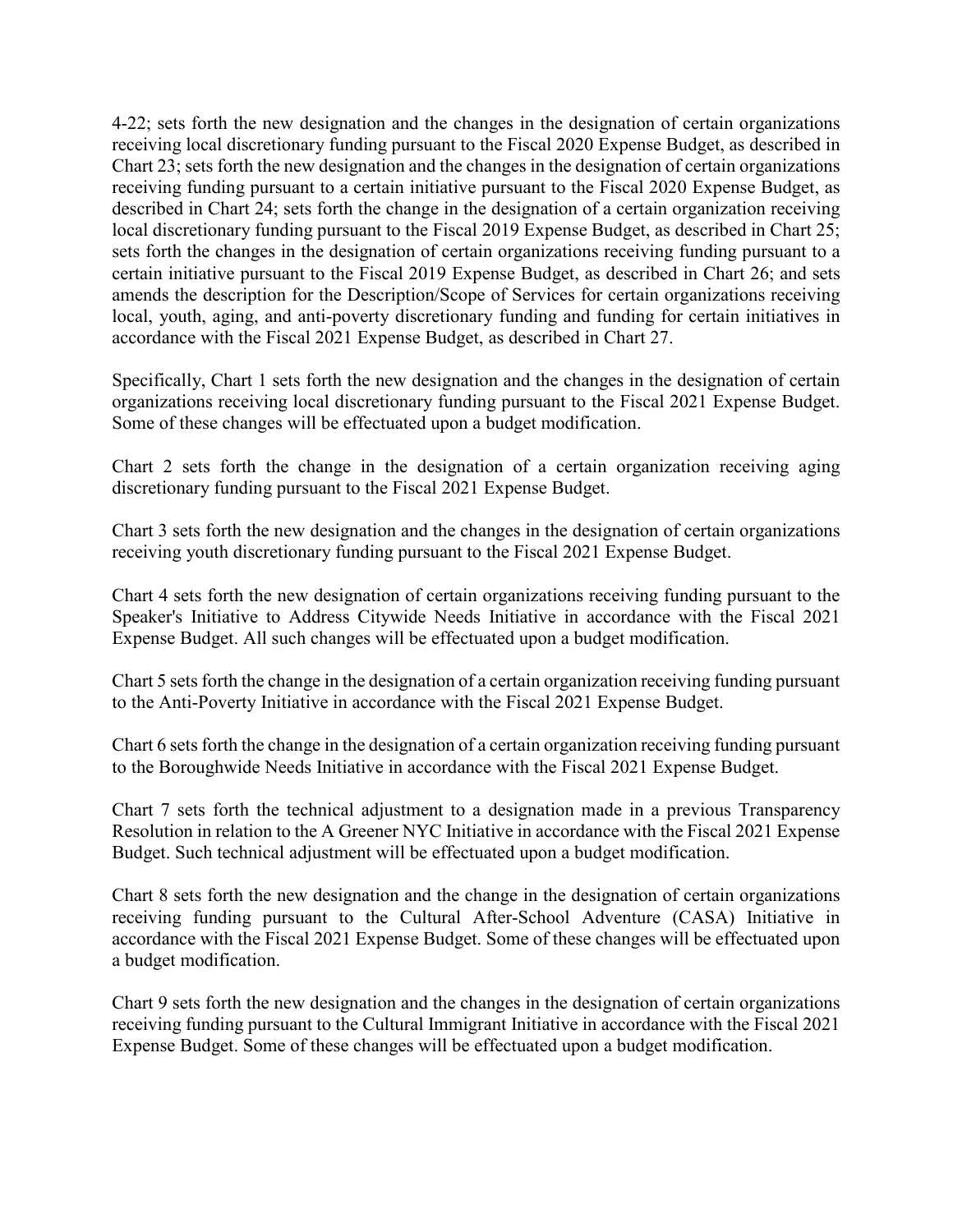Chart 10 sets forth the new designation and the changes in the designation of certain organizations receiving funding pursuant to the Digital Inclusion and Literacy Initiative in accordance with the Fiscal 2021 Expense Budget.

Chart 11 sets forth the new designation of a certain organization receiving funding pursuant to the Neighborhood Development Grant Initiative in accordance with the Fiscal 2021 Expense Budget.

Chart 12 sets forth the new designation and the changes in the designation of certain organizations receiving funding pursuant to the NYC Cleanup Initiative in accordance with the Fiscal 2021 Expense Budget.

Chart 13 sets forth the new designation and the changes in the designation of certain organizations receiving funding pursuant to the Parks Equity Initiative in accordance with the Fiscal 2021 Expense Budget. All such changes will be effectuated upon a budget modification.

Chart 14 sets forth the new designation of certain organizations receiving funding pursuant to the Domestic Violence and Empowerment (DoVE) Initiative in accordance with the Fiscal 2021 Expense Budget.

Chart 15 sets forth the new designation of a certain organization receiving funding pursuant to the Support Our Seniors Initiative in accordance with the Fiscal 2021 Expense Budget.

Chart 16 sets forth the new designation and the changes in the designation of certain organizations receiving funding pursuant to the Food Pantries Initiative in accordance with the Fiscal 2021 Expense Budget.

Chart 17 sets forth the new designation and the changes in the designation of certain organizations receiving funding pursuant to the Public Health Backfill Initiative in accordance with the Fiscal 2021 Expense Budget.

Chart 18 sets forth the new designation and the changes in the designation of certain organizations receiving funding pursuant to the Supports for Persons Involved in the Sex Trade Initiative in accordance with the Fiscal 2021 Expense Budget. Some of these changes will be effectuated upon a budget modification.

Chart 19 sets forth the change in the designation of a certain organization receiving funding pursuant to the MWBE Leadership Associations Initiative in accordance with the Fiscal 2021 Expense Budget. Such change will be effectuated upon a budget modification.

Chart 20 sets forth the new designation and the changes in the designation of certain organizations receiving funding pursuant to the Ending the Epidemic Initiative in accordance with the Fiscal 2021 Expense Budget. Some of these changes will be effectuated upon a budget modification.

Chart 21 sets forth a removal of funds from the administering agency pursuant to the Initiative for Immigrant Survivors of Domestic Violence in accordance with the Fiscal 2021 Expense Budget. Such change will be effectuated upon a budget modification.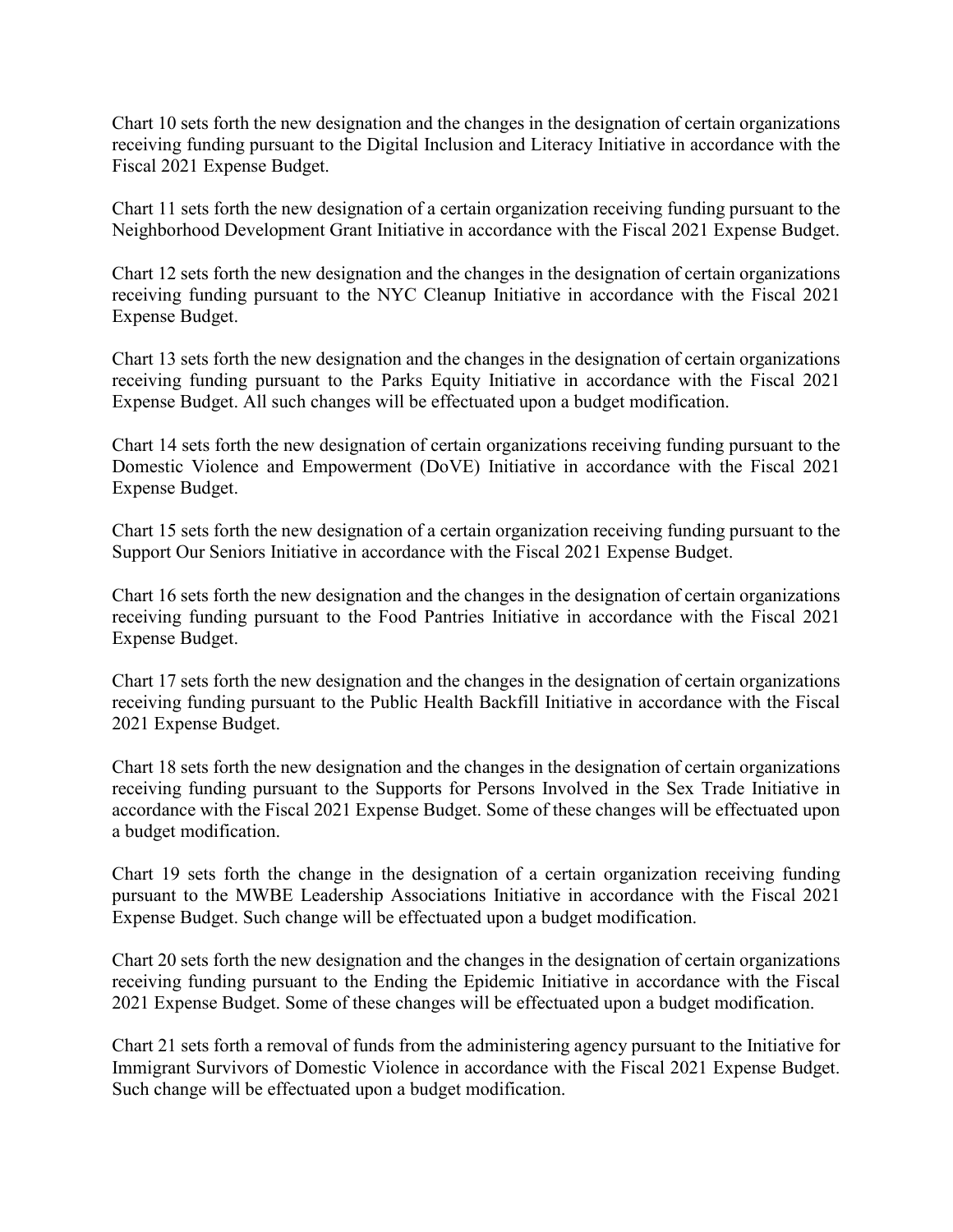Chart 22 sets forth the new designation of a certain organization receiving funding pursuant to the Lien Sale Outreach and Assistance Initiative in accordance with the Fiscal 2021 Expense Budget. Such new designation will be effectuated upon a budget modification.

Chart 23 sets forth the new designation and the changes in the designation of certain organizations receiving local discretionary funding in accordance with the Fiscal 2020 Expense Budget.

Chart 24 sets forth the changes in the designation of certain organizations receiving funding pursuant to the Cultural After-School Adventure (CASA) Initiative in accordance with the Fiscal 2020 Expense Budget.

Chart 25 sets forth the change in the designation of a certain organization receiving local discretionary funding in accordance with the Fiscal 2019 Expense Budget.

Chart 26 sets forth the change in the designation of a certain organization receiving funding pursuant to the Cultural After-School Adventure (CASA) Initiative in accordance with the Fiscal 2019 Expense Budget.

Chart 27 amends the description for the Description/Scope of Services for certain organizations receiving local, youth, aging, and anti-poverty discretionary funding and funding for certain initiatives in accordance with the Fiscal 2021 Expense Budget.

It is to be noted that organizations identified in the attached Charts with an asterisk (\*) have not yet completed or began the prequalification process conducted by the Mayor's Office of Contract Services (for organizations to receive more than \$10,000) by the Council (for organizations to receive \$10,000 or less total), or other government agency. Organizations identified without an asterisk have completed the appropriate prequalification review.

It should also be noted that funding for organizations in the attached Charts with a double asterisk (\*\*) will not take effect until the passage of a budget modification.

Description of Above-captioned Resolution. In the above-captioned Resolution, the Council would approve the new designation and changes in the designation of certain organizations to receive funding in the Fiscal 2021, Fiscal 2020 and Fiscal 2019 Expense Budgets. Such Resolution would take effect as of the date of adoption.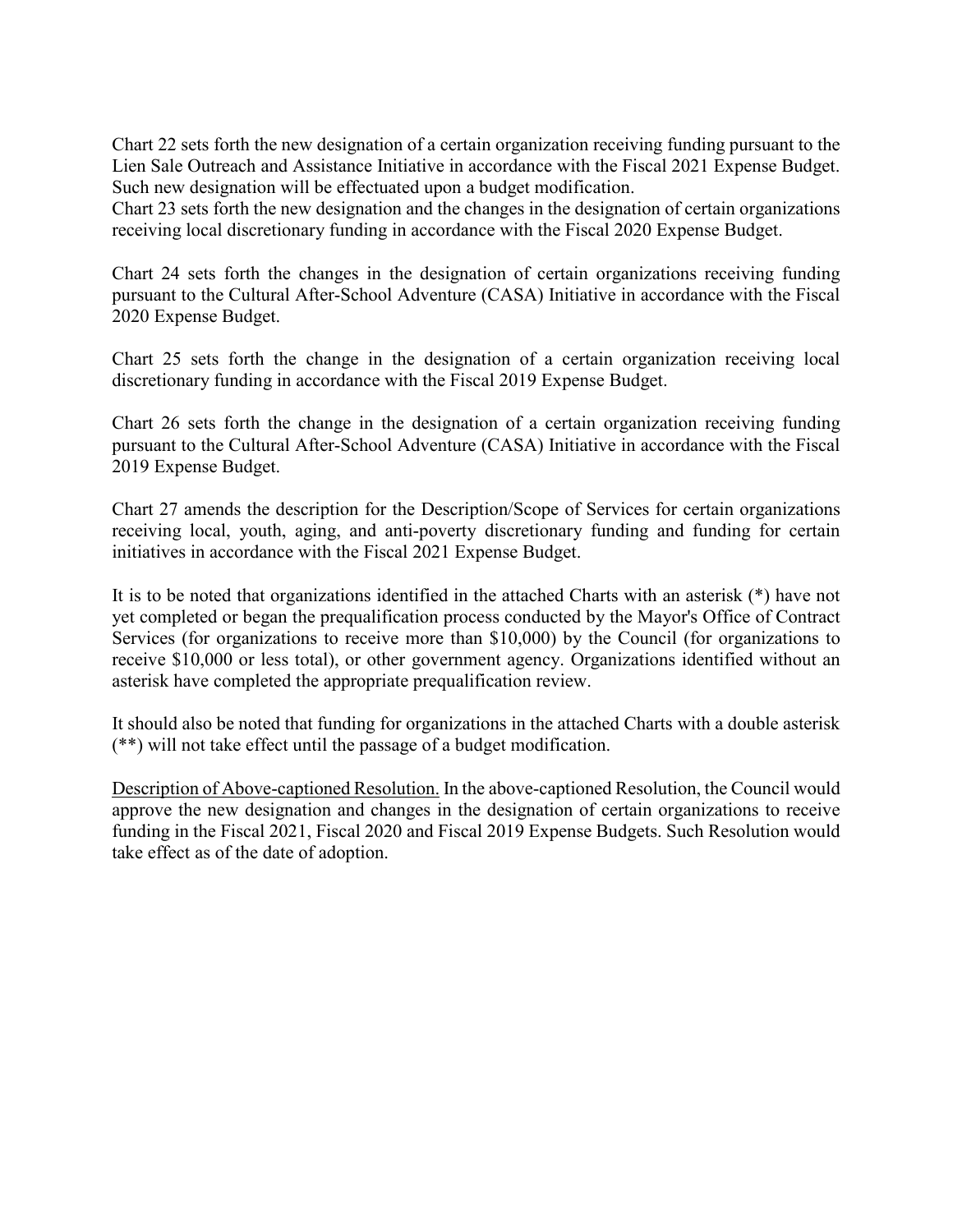#### Preconsidered Res. No.

Resolution approving the new designation and changes in the designation of certain organizations to receive funding in the Expense Budget.

By Council Member Dromm

Whereas, On June 30, 2020, the Council of the City of New York (the "City Council") adopted the expense budget for fiscal year 2021 with various programs and initiatives (the "Fiscal 2021 Expense Budget"); and

Whereas, On June 19, 2019 the City Council adopted the expense budget for fiscal year 2020 with various programs and initiatives (the "Fiscal 2020 Expense Budget"); and

Whereas, On June 14, 2018, the City Council adopted the expense budget for fiscal year 2019 with various programs and initiatives (the "Fiscal 2019 Expense Budget"); and

Whereas, The City Council is hereby implementing and furthering the appropriations set forth in the Fiscal 2021 Expense Budget by approving the new designation and/or changes in the designation for certain organizations receiving local, aging, and youth discretionary funding, and by approving the new designation and/or changes in the designation for certain organizations receiving funding pursuant to certain initiatives in accordance therewith; and

Whereas, The City Council is hereby implementing and furthering the appropriations set forth in the Fiscal 2020 Expense Budget by approving the new designation and the change in the designation for certain organizations receiving funding pursuant to certain initiatives in accordance therewith; and

Whereas, The City Council is hereby implementing and furthering the appropriations set forth in the Fiscal 2019 Expense Budget by approving the changes in the designation for certain organizations receiving funding pursuant to certain initiatives in accordance therewith; and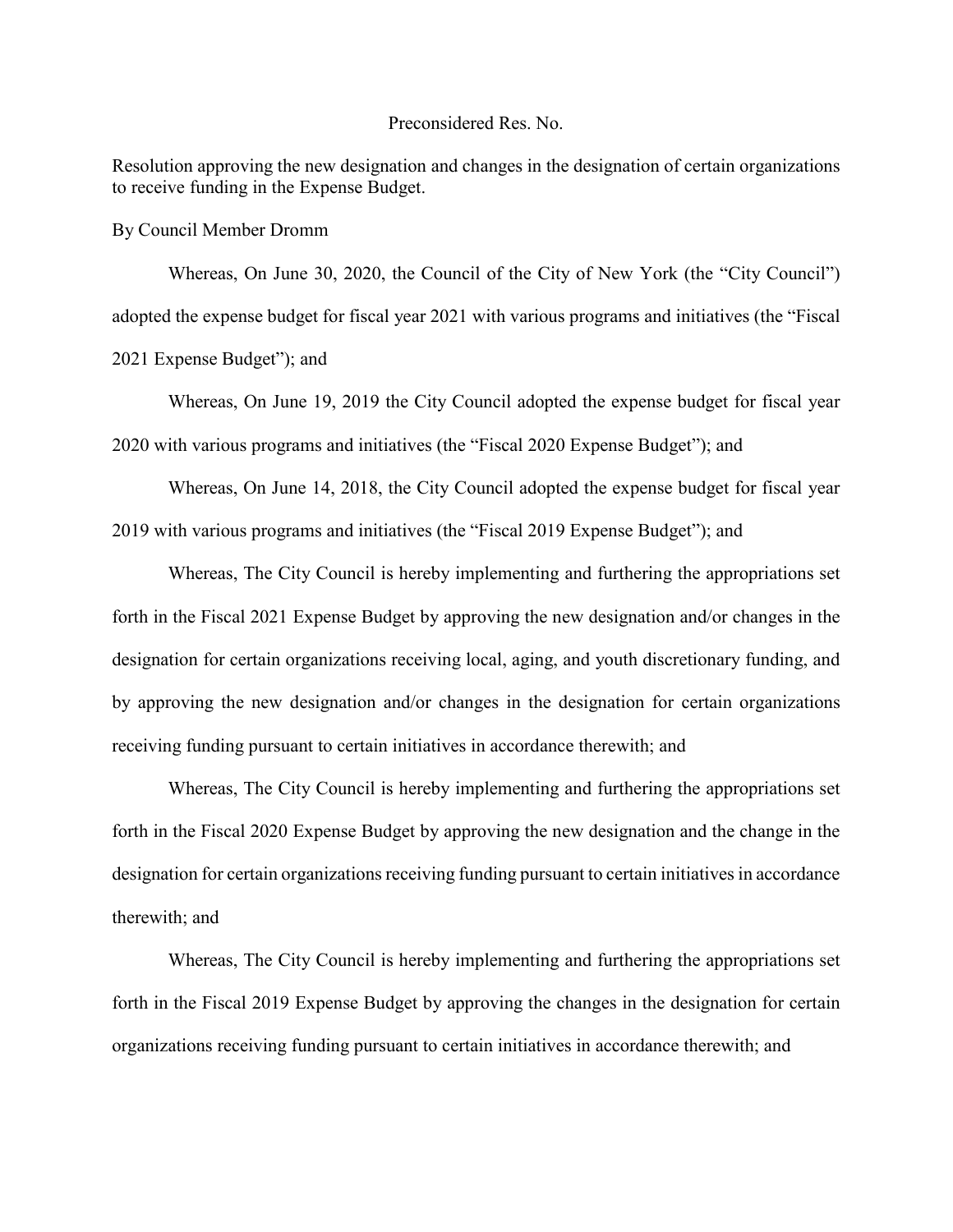Whereas, The City Council is hereby implementing and furthering the appropriations set forth in the Fiscal 2021 Expense Budget by approving new Description/Scope of Services for certain organizations receiving local, youth, aging, and anti-poverty discretionary funding and funding for certain initiatives in accordance with the Fiscal 2021 Expense Budget; now, therefore, be it

Resolved, That the City Council approves the new designation and the changes in the designation of certain organizations receiving local discretionary funding pursuant to the Fiscal 2021 Expense Budget, as set forth in Chart 1; and be it further

Resolved, That the City Council approves the change in the designation of a certain organization receiving aging discretionary funding pursuant to the Fiscal 2021 Expense Budget, as set forth in Chart 2; and be it further

Resolved, That the City Council approves the new designation and the changes in the designation of certain organizations receiving youth discretionary funding pursuant to the Fiscal 2021 Expense Budget, as set forth in Chart 3; and be it further

Resolved, That the City Council approves the new designation of certain organizations receiving funding pursuant to the Speaker's Initiative to Address Citywide Needs Initiative in accordance with the Fiscal 2021 Expense Budget, as set forth in Chart 4; and be it further

Resolved, That the City Council approves the change in the designation of a certain organization receiving funding pursuant to the Anti-Poverty Initiative in accordance with the Fiscal 2021 Expense Budget, as set forth in Chart 5; and be it further

Resolved, That the City Council approves the change in the designation of a certain organization receiving funding pursuant to the Boroughwide Needs Initiative in accordance with the Fiscal 2021 Expense Budget, as set forth in Chart 6; and be it further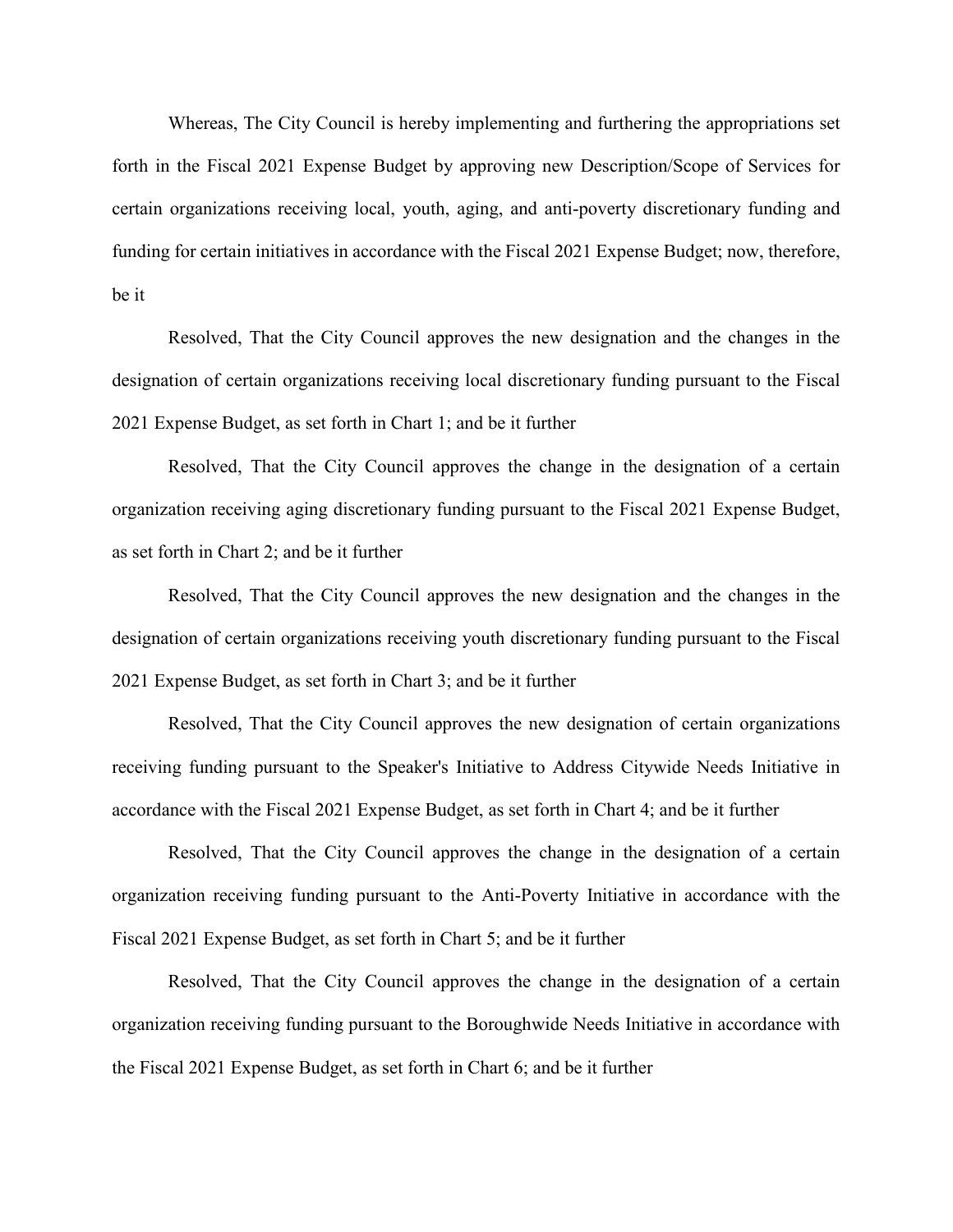Resolved, That the City Council approves the technical adjustment to a designation made in a previous Transparency Resolution in relation to the A Greener NYC Initiative in accordance with the Fiscal 2021 Expense Budget, as set forth in Chart 7; and be it further

Resolved, That the City Council approves the new designation and the change in the designation of certain organizations receiving funding pursuant to the Cultural After-School Adventure (CASA) Initiative in accordance with the Fiscal 2021 Expense Budget, as set forth in Chart 8; and be it further

Resolved, That the City Council approves the new designation and the changes in the designation of certain organizations receiving funding pursuant to the Cultural Immigrant Initiative in accordance with the Fiscal 2021 Expense Budget as set forth in Chart 9; and be it further

Resolved, That the City Council approves the new designation and the changes in the designation of certain organizations receiving funding pursuant to the Digital Inclusion and Literacy Initiative in accordance with the Fiscal 2021 Expense Budget, as set forth in Chart 10; and be it further

Resolved, That the City Council approves the new designation of a certain organization receiving funding pursuant to the Neighborhood Development Grant Initiative in accordance with the Fiscal 2021 Expense Budget, as set forth in Chart 11; and be it further

Resolved, That the City Council approves the new designation and the changes in the designation of certain organizations receiving funding pursuant to the NYC Cleanup Initiative in accordance with the Fiscal 2021 Expense Budget, as set forth in Chart 12; and be it further

Resolved, That the City Council approves the new designation and the changes in the designation of certain organizations receiving funding pursuant to the Parks Equity Initiative in accordance with the Fiscal 2021 Expense Budget; and be it further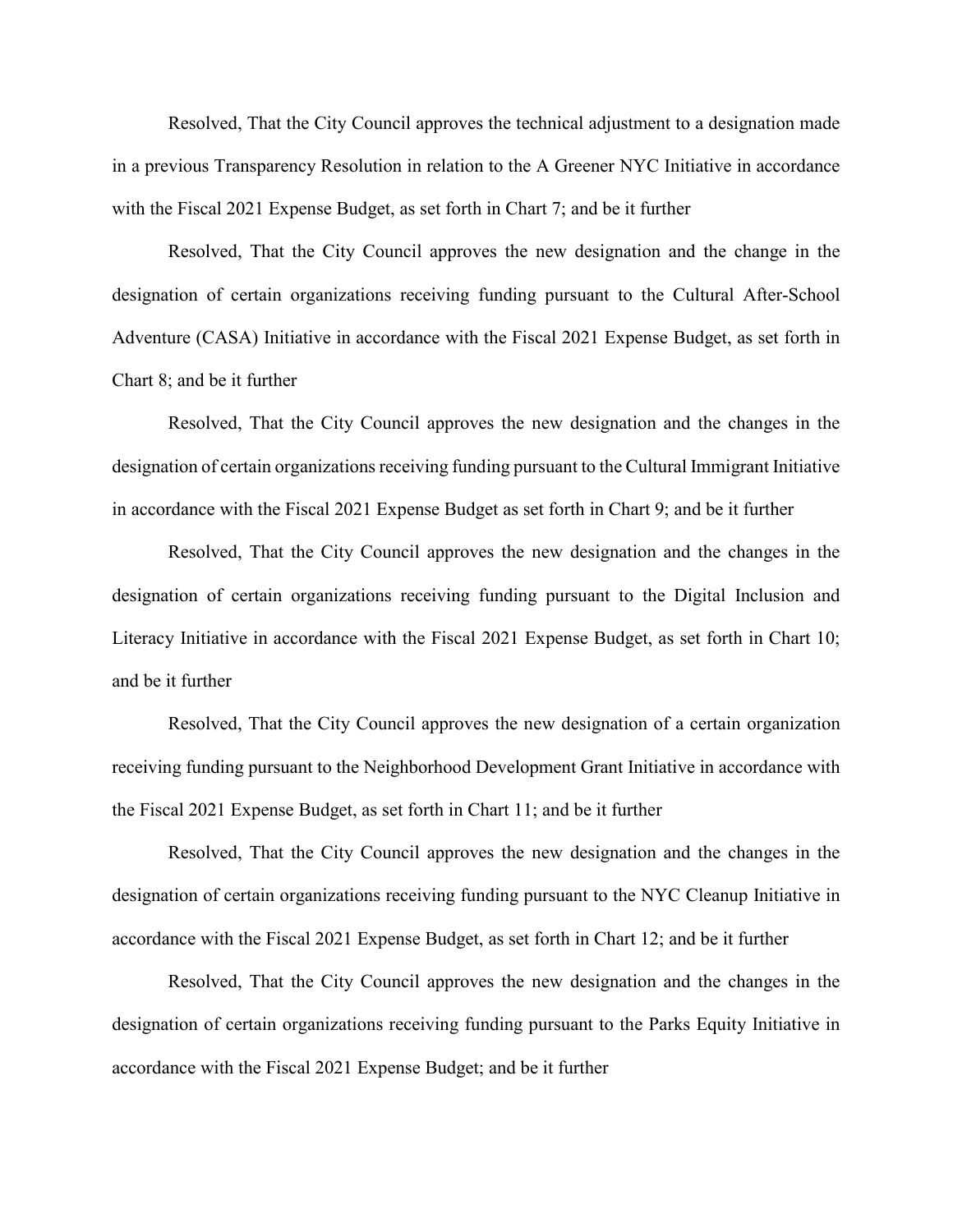Resolved, That the City Council approves the new designation of certain organizations receiving funding pursuant to the Domestic Violence and Empowerment (DoVE) Initiative in accordance with the Fiscal 2021 Expense Budget, as set forth in Chart 14; and be it further

Resolved, That the City Council the new designation of a certain organization receiving funding pursuant to the Support Our Seniors Initiative in accordance with the Fiscal 2021 Expense Budget, as set forth in Chart 15; and be it further

Resolved, That the City Council approves the new designation and the changes in the designation of certain organizations receiving funding pursuant to the Food Pantries Initiative in accordance with the Fiscal 2021 Expense Budget, as set forth in Chart 16; and be it further

Resolved, That the City Council approves the new designation and the changes in the designation of certain organizations receiving funding pursuant to the Public Health Backfill Initiative in accordance with the Fiscal 2021 Expense Budget, as set forth in Chart 17; and be it further

Resolved, That the City Council approves the new designation and the changes in the designation of certain organizations receiving funding pursuant to the Supports for Persons Involved in the Sex Trade Initiative in accordance with the Fiscal 2021 Expense Budget, as set forth in Chart 18; and be it further

Resolved, That the City Council approves the change in the designation of a certain organization receiving funding pursuant to the MWBE Leadership Associations Initiative in accordance with the Fiscal 2021 Expense Budget, as set forth in Chart 19; and be it further

Resolved, That the City Council approves the new designation and the changes in the designation of certain organizations receiving funding pursuant to the Ending the Epidemic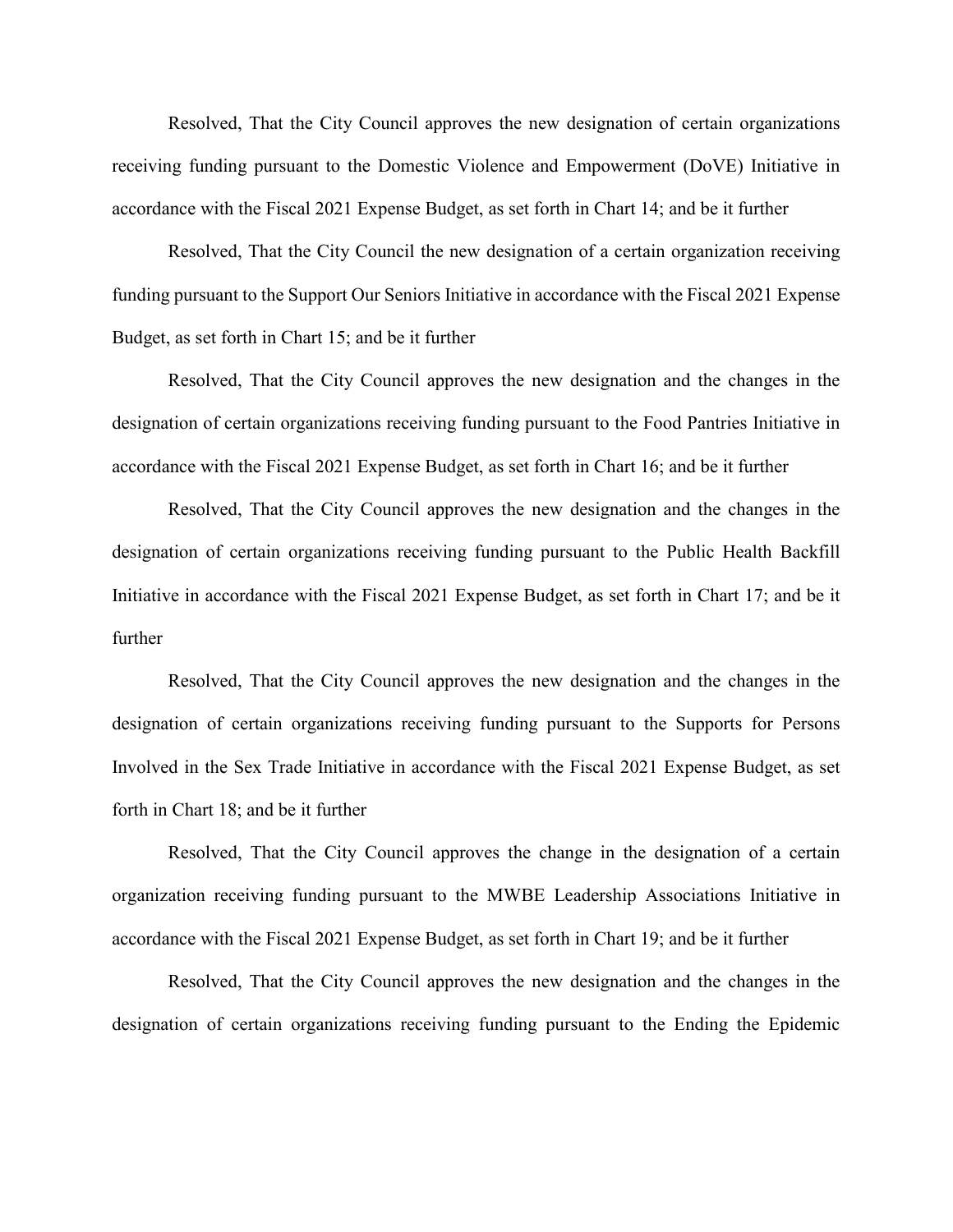Initiative in accordance with the Fiscal 2021 Expense Budget, as set forth in Chart 20; and be it further

Resolved, That the City Council approves the a removal of funds from the administering agency pursuant to the Initiative for Immigrant Survivors of Domestic Violence in accordance with the Fiscal 2021 Expense Budget, as set forth in Chart 21; and be it further

Resolved, That the City Council approves the new designation of a certain organization receiving funding pursuant to the Lien Sale Outreach and Assistance Initiative in accordance with the Fiscal 2021 Expense Budget, as set forth in Chart 22; and be it further

Resolved, That the City Council approves the new designation and the changes in the designation of certain organizations receiving local discretionary funding in accordance with the Fiscal 2020 Expense Budget, as set forth in Chart 23; and be it further

Resolved, That the City Council approves the changes in the designation of certain organizations receiving funding pursuant to the Cultural After-School Adventure (CASA) Initiative in accordance with the Fiscal 2020 Expense Budget, as set forth in Chart 24; and be it further

Resolved, That the City Council approves the change in the designation of a certain organization receiving in accordance with the Fiscal 2019 Expense Budget, as set forth in Chart 25; and be it further

Resolved, That the City Council approves the change in the designation of a certain organization receiving funding pursuant to the Cultural After-School Adventure (CASA) Initiative in accordance with the Fiscal 2019 Expense Budget, as set forth in Chart 26; and be it further

Resolved, That the City Council approves the amendment of the description for the Description/Scope of Services for certain organizations receiving local, youth, aging, and anti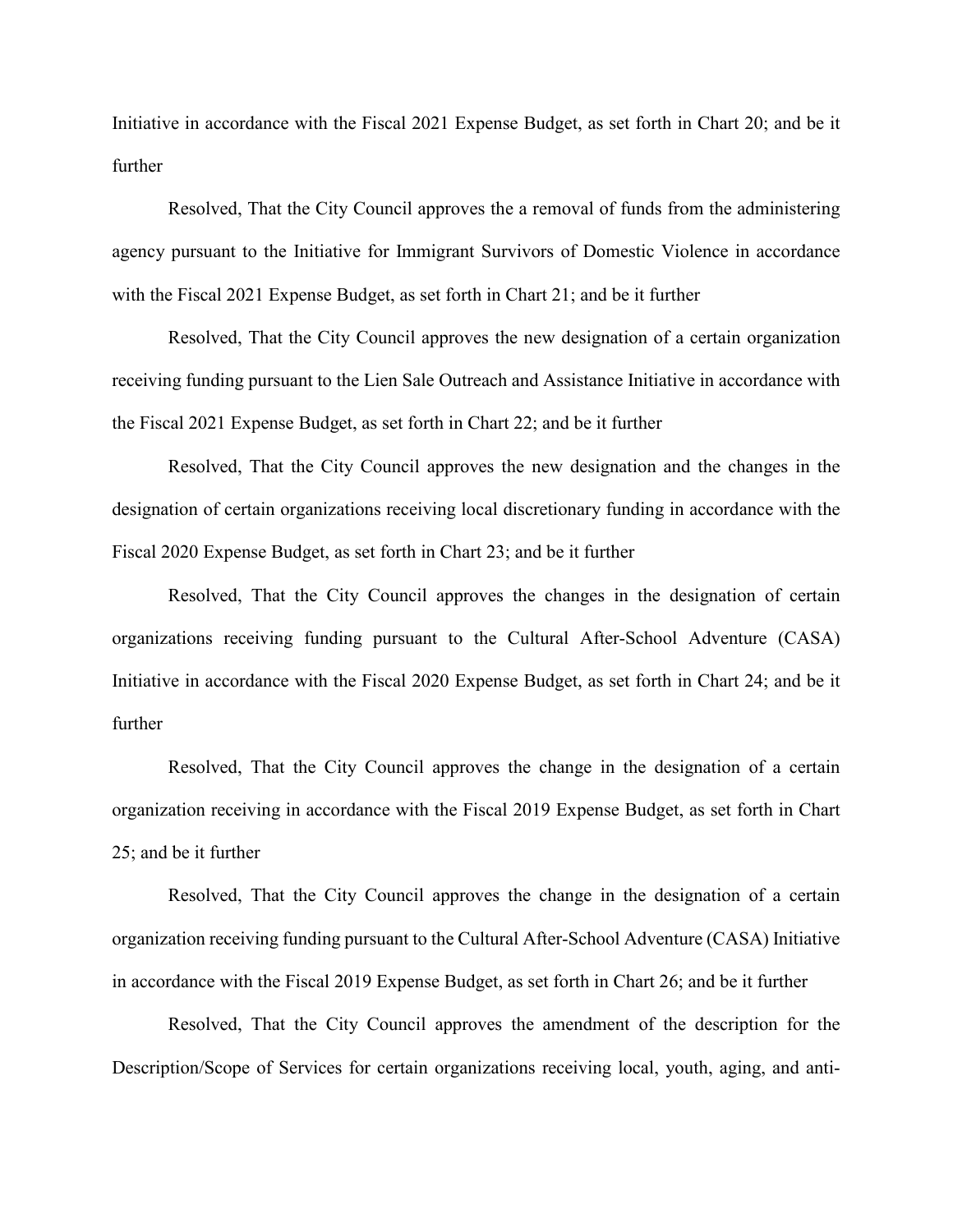poverty discretionary funding and funding for certain initiatives in accordance with the Fiscal 2021

Expense Budget, as set forth in Chart 27.

NB LS #17,310 2/24/2021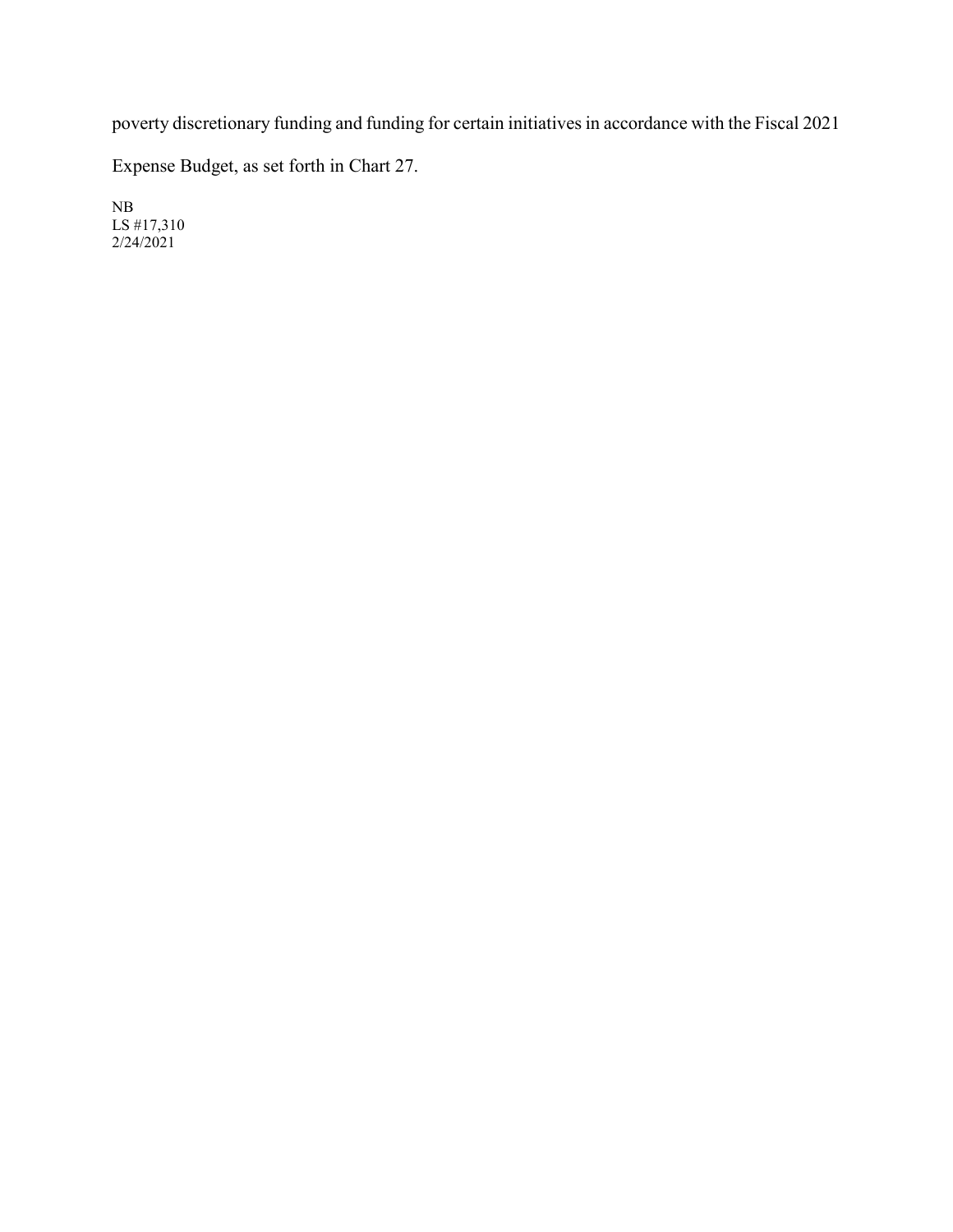| <b>Member</b> | <b>Organization - Program</b>                                                                                           | <b>EIN Number</b> | <b>Agency</b> | <b>Amount</b>   | Agy # | U/A              |
|---------------|-------------------------------------------------------------------------------------------------------------------------|-------------------|---------------|-----------------|-------|------------------|
| Dromm         | Northern Woodside Coalition, Inc. - Holiday Street Lighting **                                                          | 11-3029912        | <b>DCLA</b>   | (\$9,000)       | 126   | 003              |
| Dromm         | Department of Sanitation - Council District 25 **                                                                       | 13-6400434        | <b>DSNY</b>   | \$9,000         | 827   | 102              |
| Koslowitz     | New York Pops, Inc. - Forest Hills Stadium                                                                              | 13-3240366        | <b>DYCD</b>   | (\$5,000)       | 260   | 005              |
| Koslowitz     | New York Pops, Inc.                                                                                                     | 13-3240366        | <b>DYCD</b>   | \$5,000         | 260   | 005              |
| Levin         | Bindlestiff Family Variety Arts, Inc. - Circus Arts Workshops                                                           | 11-3479226        | <b>DCLA</b>   | (\$5,000)       | 126   | 003              |
| _evin         | Bindlestiff Family Variety Arts, Inc.                                                                                   | 11-3479226        | <b>DCLA</b>   | \$5,000         | 126   | 003              |
| Johnson       | Judson Memorial Church, Inc. - Bricks & Mortals                                                                         | 13-2664489        | <b>DYCD</b>   | (\$6,000)       | 260   | 005              |
| Johnson       | Judson Memorial Church, Inc.                                                                                            | 13-2664489        | <b>DYCD</b>   | \$6,000         | 260   | 005              |
| Salamanca     | Friends of Crotona Park - Crotona Park Programming                                                                      | 13-4122378        | <b>DPR</b>    | (\$10,000)      | 846   | 006              |
| Salamanca     | Department of Parks and Recreation                                                                                      | 13-6400434        | <b>DPR</b>    | \$10,000        | 846   | 006              |
| Gjonaj        | Kingsbridge-Riverdale-Van Cortlandt Development Corporation - Community<br>Building Initiative - Council District 13 ** | 13-3097905        | <b>DYCD</b>   | (\$35,000)      | 260   | 005              |
| Gjonaj        | White Plains Road District Management Association - Holiday Lighting **                                                 | 13-3776486        | <b>DYCD</b>   | (\$6,000)       | 260   | 005              |
| Gjonaj        | Department of Youth and Community Development **                                                                        | 13-6400434        | <b>DYCD</b>   | (\$5,000)       | 260   | 005              |
| Gjonaj        | Department of Parks and Recreation **                                                                                   | 13-6400434        | <b>DPR</b>    | \$10,000        | 846   | 006              |
| Gjonaj        | Edgewater Park Volunteer Hose Company No. 1, Inc. - Emergency Response<br>Operations **                                 | 13-6125044        | <b>FDNY</b>   | \$5,000         | 057   | 005              |
| Gjonaj        | Montefiore Medical Center - BOLD Cancer Wellness Program **                                                             | 13-1740114        | <b>DHMH</b>   | \$5,000         | 816   | 117              |
| Gjonaj        | Throggs Neck Volunteer Ambulance Corp, Inc. **                                                                          | 13-3052612        | <b>FDNY</b>   | \$20,000        | 057   | 005              |
| Gjonaj        | Throgs Neck Little League **                                                                                            | 52-1287397        | <b>DYCD</b>   | \$10,000        | 260   | $\overline{312}$ |
| Gjonaj        | Wildcat Service Corporation - Neighborhood Improvement Program **                                                       | 13-2725423        | <b>DYCD</b>   | (\$50,000)      | 260   | 005              |
| Gjonaj        | New Bronx Chamber of Commerce, The **                                                                                   | 37-1443165        | <b>SBS</b>    | \$25,000        | 801   | 002              |
| Gjonaj        | Good Shepherd Services **                                                                                               | 13-5598710        | <b>DYCD</b>   | \$11,000        | 260   | 312              |
| Gjonaj        | Albanian & American Open Hand Association **                                                                            | 46-4607518        | <b>DYCD</b>   | \$10,000        | 260   | 005              |
| Dromm         | Teens for Food Justice, Inc. - Nutrition/Health Education                                                               | 45-3591508        | <b>DYCD</b>   | (\$5,000        | 260   | $\overline{312}$ |
| Dromm         | Teens for Food Justice, Inc.                                                                                            | 45-3591508        | <b>DYCD</b>   | \$5,000         | 260   | 312              |
| D Diaz        | <b>Highland Park Community Development Corporation</b>                                                                  | 11-3462888        | <b>DYCD</b>   | (\$25,000)      | 260   | 005              |
| D Diaz        | Muna Social Services, Inc.                                                                                              | 84-4338493        | <b>DYCD</b>   | \$25,000        | 260   | 005              |
| Lander        | Young Men's Christian Association of Greater New York - Second Grade Swim<br>Program                                    | 13-1624228        | <b>DYCD</b>   | (\$3,000)       | 260   | 312              |
| Lander        | Young Men's Christian Association of Greater New York                                                                   | 13-1624228        | <b>DYCD</b>   | $\sqrt{$3,000}$ | 260   | $\overline{312}$ |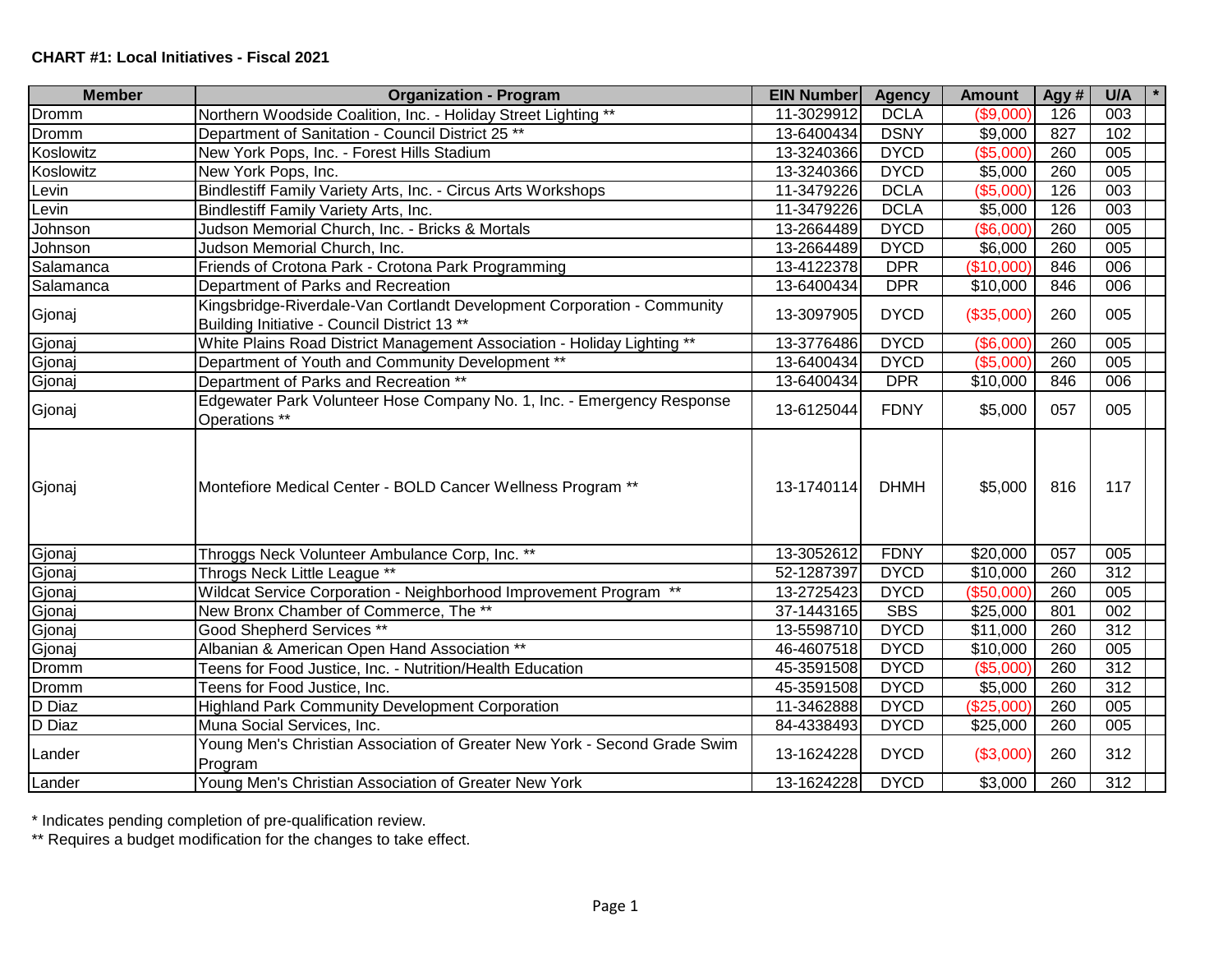| <b>Member</b> | <b>Organization - Program</b>                                                                                        | <b>EIN Number</b> | <b>Agency</b> | Amount      | Agy # | U/A |
|---------------|----------------------------------------------------------------------------------------------------------------------|-------------------|---------------|-------------|-------|-----|
| Ayala         | Amayas Bookreads, Inc. **                                                                                            | 83-4167441        | <b>DYCD</b>   | (\$5,000)   | 260   | 312 |
| Ayala         | Union Settlement Association, Inc. **                                                                                | 13-1632530        | <b>DYCD</b>   | \$5,000     | 260   | 005 |
| Ulrich        | One Stop Richmond Hill Community Center, Inc. - Mommy and Me program                                                 | 68-0602829        | <b>DYCD</b>   | (\$30,000)  | 260   | 312 |
| <b>Ulrich</b> | One Stop Richmond Hill Community Center, Inc.                                                                        | 68-0602829        | <b>DYCD</b>   | \$30,000    | 260   | 312 |
| Vallone       | <b>Bayside Business Association</b>                                                                                  | 11-3372987        | <b>SBS</b>    | (\$5,000)   | 801   | 002 |
| Vallone       | Chamber of Commerce Borough of Queens, Inc.                                                                          | 11-0559220        | <b>SBS</b>    | \$5,000     | 801   | 002 |
| Holden        | Department of Sanitation - Council District 30 <sup>**</sup>                                                         | 13-6400434        | <b>DSNY</b>   | $(\$8,000)$ | 827   | 109 |
| Holden        | Department of Parks and Recreation **                                                                                | 13-6400434        | <b>DPR</b>    | \$8,000     | 846   | 006 |
| Gibson        | Department of Transportation - Bike Helmet Giveaway - Council District 16 **                                         | 13-6400434        | <b>DOT</b>    | (\$5,000)   | 841   | 011 |
| Gibson        | Metropolitan New York Coordinating Council on Jewish Poverty, Inc. - Council<br>District 16 <sup>**</sup>            | 13-2738818        | <b>DFTA</b>   | \$5,000     | 125   | 003 |
| Gibson        | New York City Housing Authority - Morrisania Air Rights Development Tenant<br>Association                            | 13-6400434        | <b>HPD</b>    | (\$2,000)   | 806   | 012 |
| Gibson        | New York City Housing Authority - Bronx River Houses Development                                                     | 13-6400434        | <b>HPD</b>    | \$2,000     | 806   | 012 |
| Gibson        | Friends of Crotona Park - Operational & Programmatic Cost - Council District 16                                      | 13-4122378        | <b>DPR</b>    | (\$10,000)  | 846   | 006 |
| Gibson        | Department of Parks and Recreation                                                                                   | 13-6400434        | <b>DPR</b>    | \$10,000    | 846   | 006 |
| Speaker       | New York City Audubon Society, Inc.                                                                                  | 13-3057954        | <b>DPR</b>    | (\$10,000)  | 846   | 006 |
| Speaker       | Department of Parks and Recreation                                                                                   | 13-6400434        | <b>DPR</b>    | \$10,000    | 846   | 006 |
| Gjonaj        | Department of Youth and Community Development                                                                        | 13-6400434        | <b>DYCD</b>   | (\$35,000)  | 260   | 005 |
| Gjonaj        | Kingsbridge-Riverdale-Van Cortlandt Development Corporation - Community<br>Building Initiative - Council District 13 | 13-3097905        | <b>DYCD</b>   | \$35,000    | 260   | 005 |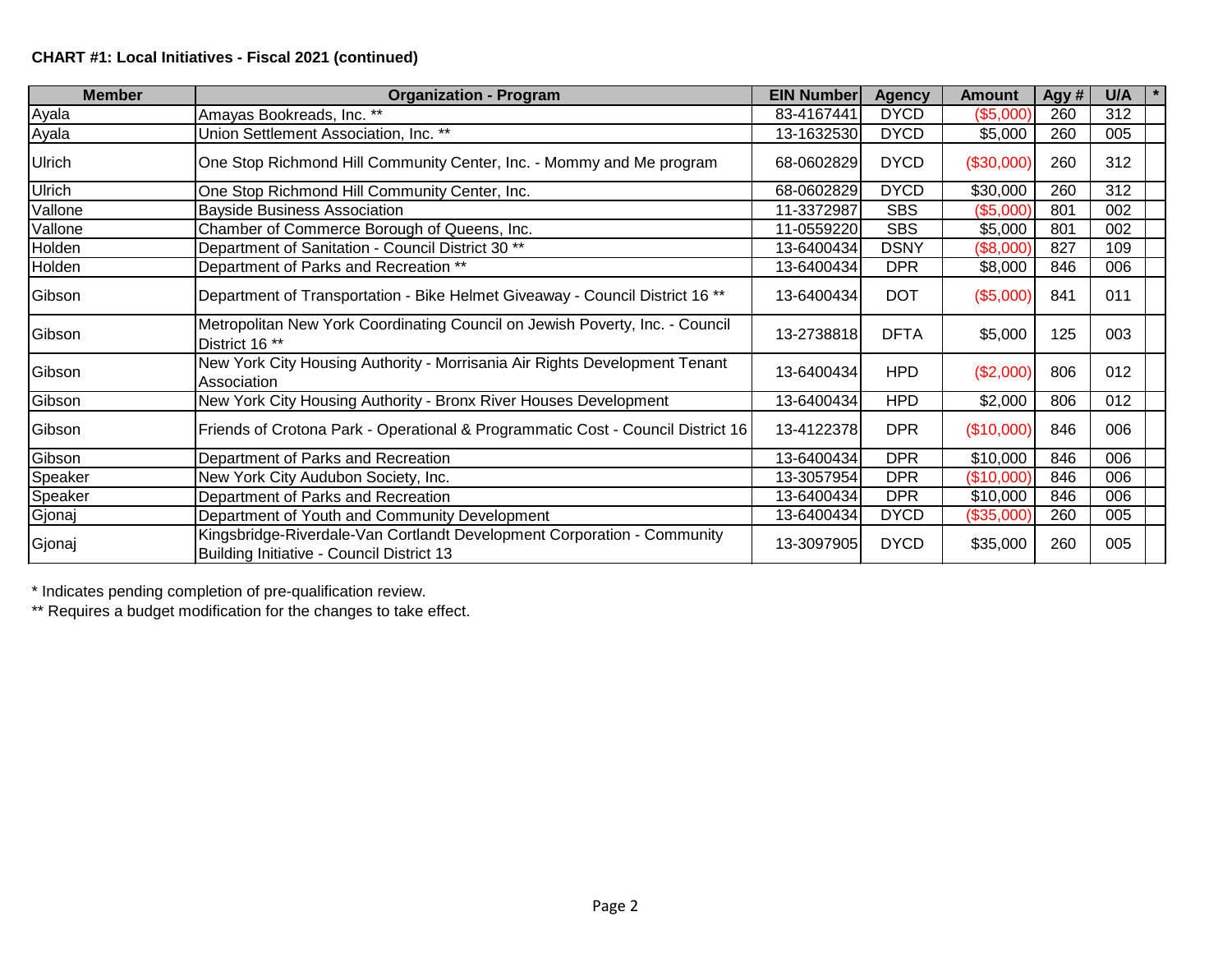# **CHART #2: Aging Discretionary - Fiscal 2021**

| <b>Member</b> | Organization - Program                                                                                        | <b>EIN Number</b> | <b>Agency</b> | Amount    | Agy # | U/A | $\mathbf{1}$ $\ast$ |
|---------------|---------------------------------------------------------------------------------------------------------------|-------------------|---------------|-----------|-------|-----|---------------------|
| .Dromm        | Asian Community United Society, Inc. - Senior Outreach and Programming for<br><b>IElmhurst Lunar New Year</b> | 26-4164117        | <b>DFTA</b>   | (\$5,000) | 125   | 003 |                     |
| .Dromm        | Asian Community United Society, Inc. - Council District 25                                                    | 26-4164117        | DFTA          | \$5,000   | 125   | 003 |                     |

\* Indicates pending completion of pre-qualification review.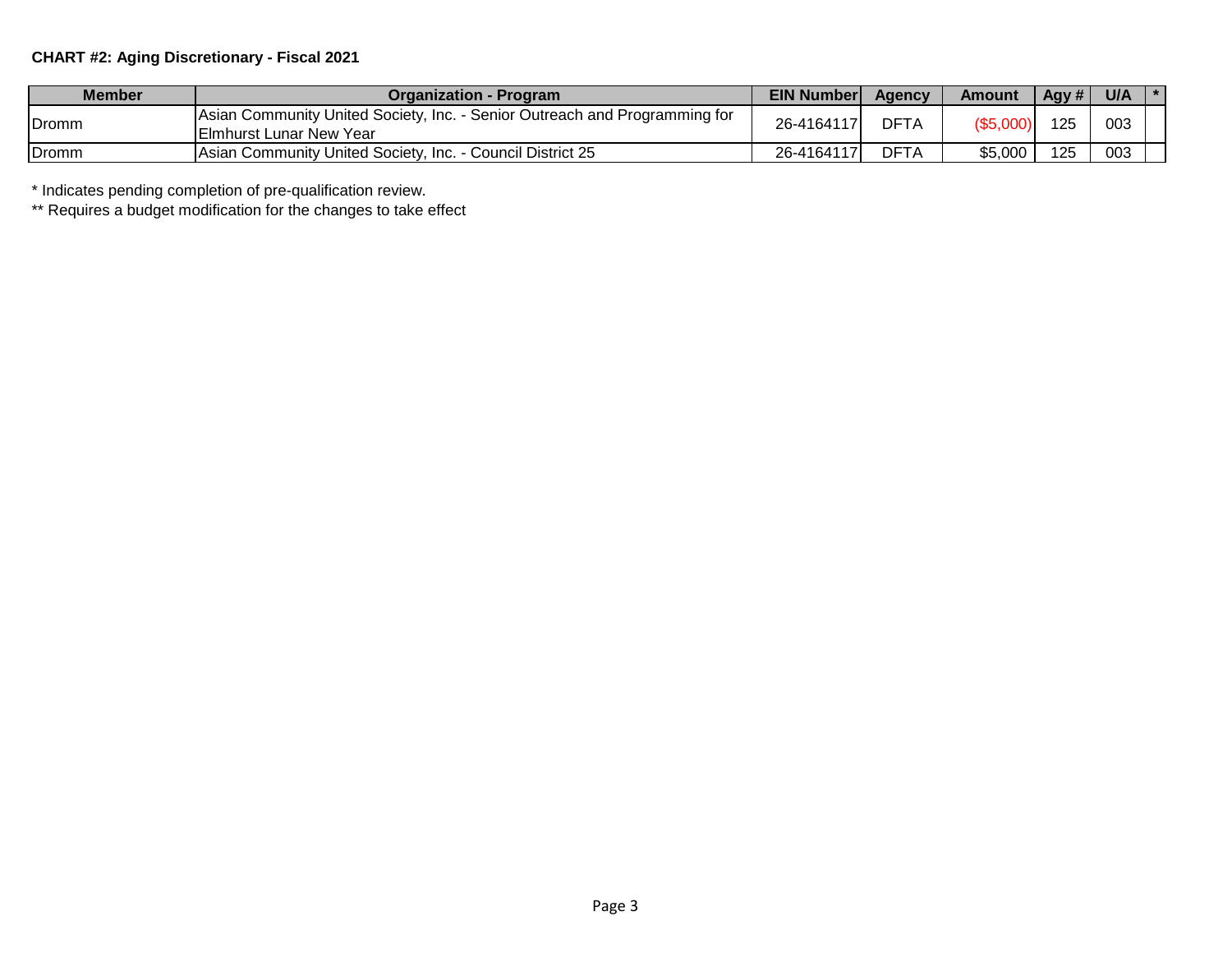| <b>Member</b> | <b>Organization - Program</b>                                                                                       | <b>EIN Number</b> | <b>Agency</b> | <b>Amount</b> | Agy # | U/A |
|---------------|---------------------------------------------------------------------------------------------------------------------|-------------------|---------------|---------------|-------|-----|
| Koo           | Young Men's Christian Association of Greater New York - Teen Journalism<br>Program                                  | 13-1624228        | <b>DYCD</b>   | (\$23,500)    | 260   | 312 |
| Koo           | Young Men's Christian Association of Greater New York                                                               | 13-1624228        | <b>DYCD</b>   | \$23,500      | 260   | 312 |
| Levin         | Young Men's Christian Association of Greater New York - Dodge YMCA Center                                           | 13-1624228        | <b>DYCD</b>   | (\$4,000)     | 260   | 312 |
| Levin         | Young Men's Christian Association of Greater New York                                                               | 13-1624228        | <b>DYCD</b>   | \$4,000       | 260   | 312 |
| Levin         | Young Men's Christian Association of Greater New York - Greenpoint YMCA<br>Center                                   | 13-1624228        | <b>DYCD</b>   | (\$4,000)     | 260   | 312 |
| Levin         | Young Men's Christian Association of Greater New York                                                               | 13-1624228        | <b>DYCD</b>   | \$4,000       | 260   | 312 |
| Cornegy       | Young Men's Christian Association of Greater New York - Bedford-Stuyvesant -<br>Counselor in Training (CIT) Program | 13-1624228        | <b>DYCD</b>   | (\$10,000)    | 260   | 312 |
| Cornegy       | Young Men's Christian Association of Greater New York                                                               | 13-1624228        | <b>DYCD</b>   | \$10,000      | 260   | 312 |
| <b>Ulrich</b> | One Stop Richmond Hill Community Center, Inc. - Youth Programming -<br><b>Council District 32</b>                   | 68-0602829        | <b>DYCD</b>   | $(\$20,000)$  | 260   | 312 |
| Ulrich        | One Stop Richmond Hill Community Center, Inc.                                                                       | 68-0602829        | <b>DYCD</b>   | \$20,000      | 260   | 312 |
| Dromm         | Inner City Handball Association, Inc.                                                                               | 11-3102237        | <b>DYCD</b>   | (\$5,000)     | 260   | 312 |
| Dromm         | Girl Scout Council of Greater New York, Inc. - Council District 25                                                  | 13-1624014        | <b>DYCD</b>   | \$5,000       | 260   | 312 |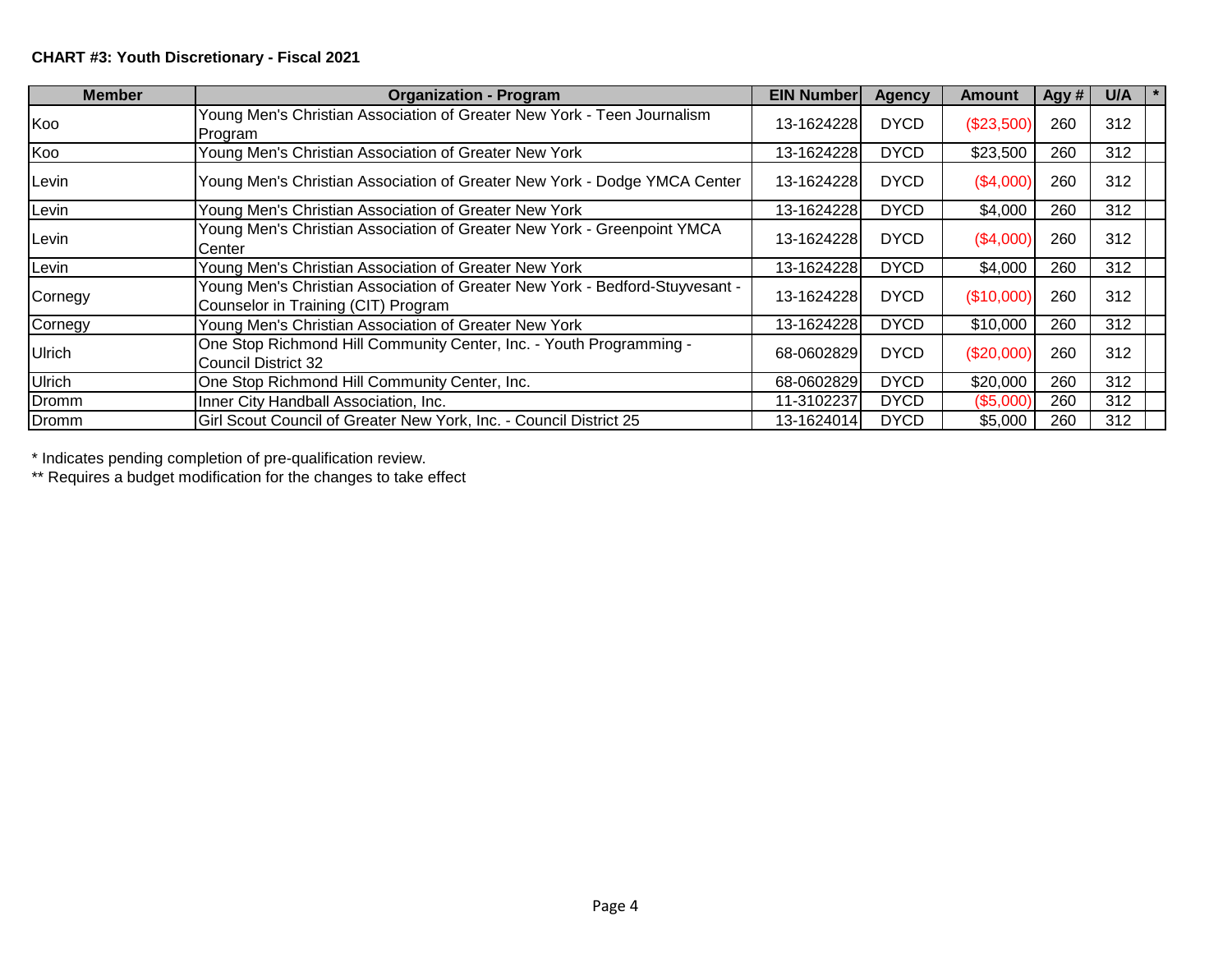# **CHART #4: Speaker's Initiative to Address Citywide Needs - Fiscal 2021**

| <b>Member</b> | <b>Organization - Program</b>                               | <b>EIN Numberl</b> | Agency      | <b>Amount</b> | Agy $#$ | U/A |  |
|---------------|-------------------------------------------------------------|--------------------|-------------|---------------|---------|-----|--|
| Speaker       | Chhaya Community Development **                             | 11-3580935         | <b>DYCD</b> | \$9,750       | 260     | 005 |  |
| Speaker       | Food Bank For New York City **                              | 13-3179546         | <b>DYCD</b> | \$10,000      | 260     | 005 |  |
| Speaker       | Maspeth Town Hall, Inc. **                                  | 23-7259702         | <b>DYCD</b> | \$8,000       | 260     | 005 |  |
| Speaker       | Wildcat Service Corporation **                              | 13-2725423         | <b>DYCD</b> | \$15,000      | 260     | 005 |  |
| Speaker       | Jewish Community Council of the Rockaway Peninsula, Inc. ** | 11-2425813         | <b>DYCD</b> | \$5,000       | 260     | 005 |  |
| Speaker       | Southwest Brooklyn Industrial Development Corporation **    | 11-2508370         | <b>DYCD</b> | \$10,000      | 260     | 005 |  |
| Speaker       | Wildcat Service Corporation **                              | 13-27254231        | <b>DYCD</b> | \$5,000       | 260     | 005 |  |

\* Indicates pending completion of pre-qualification review.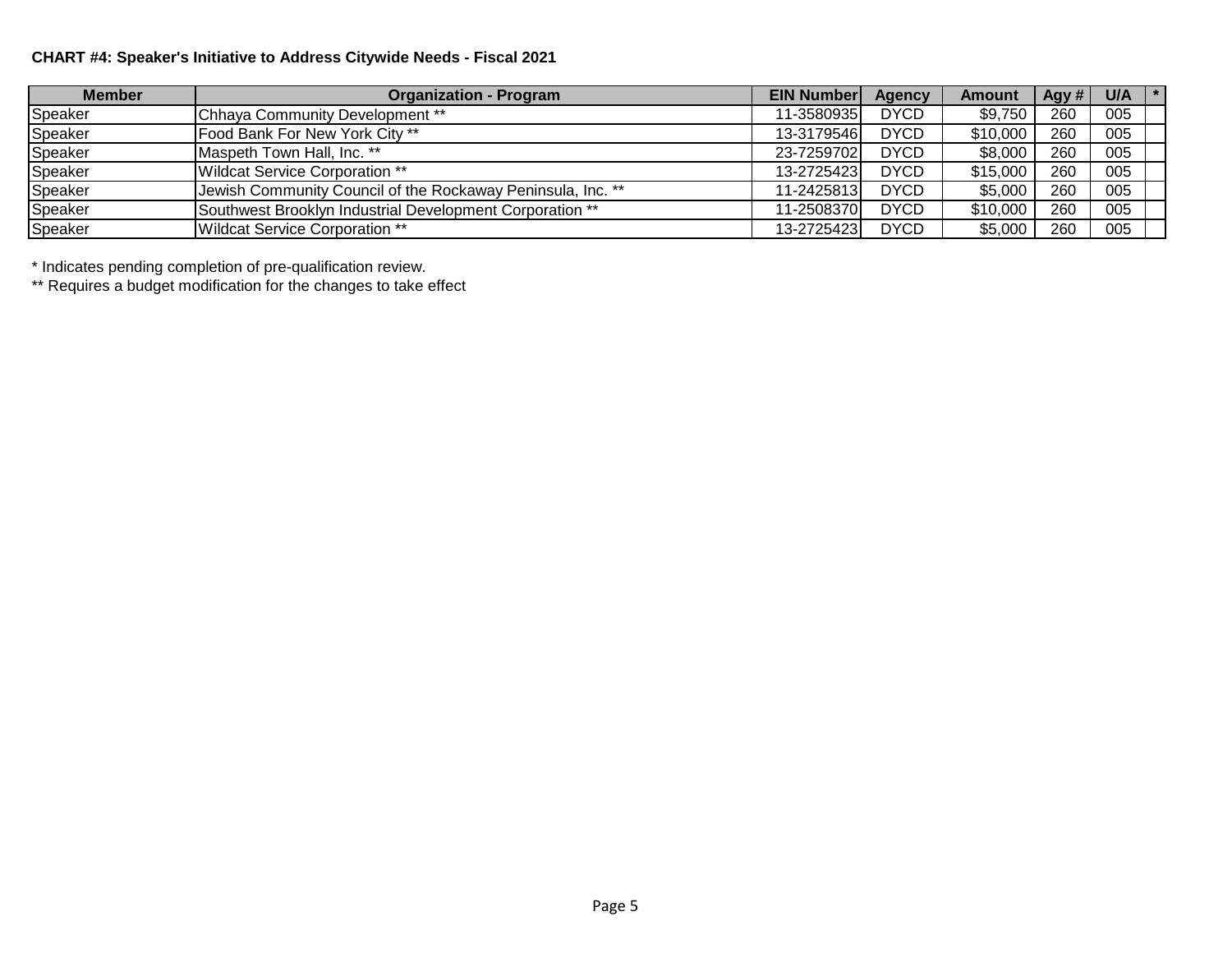# **CHART #5: Anti-Poverty Initiative - Fiscal 2021**

| Member        | <b>Organization - Program</b>                                                                                                 | <b>EIN Number</b> | Agency      | Amount    | Agy $#$ | U/A | $\mathbf{1}$ $\ast$ |
|---------------|-------------------------------------------------------------------------------------------------------------------------------|-------------------|-------------|-----------|---------|-----|---------------------|
| Gibson        | Crenulated Company, Ltd., The d/b/a New Settlement Apartments - Community<br>ICenter's Swimming Program - Council District 16 | 14-1719016        | <b>DYCD</b> | (\$25,000 | 260     | 312 |                     |
| <b>Gibson</b> | Crenulated Company, Ltd., The d/b/a New Settlement Apartments                                                                 | 14-1719016        | <b>DYCD</b> | \$25,000  | 260     | 312 |                     |

\* Indicates pending completion of pre-qualification review.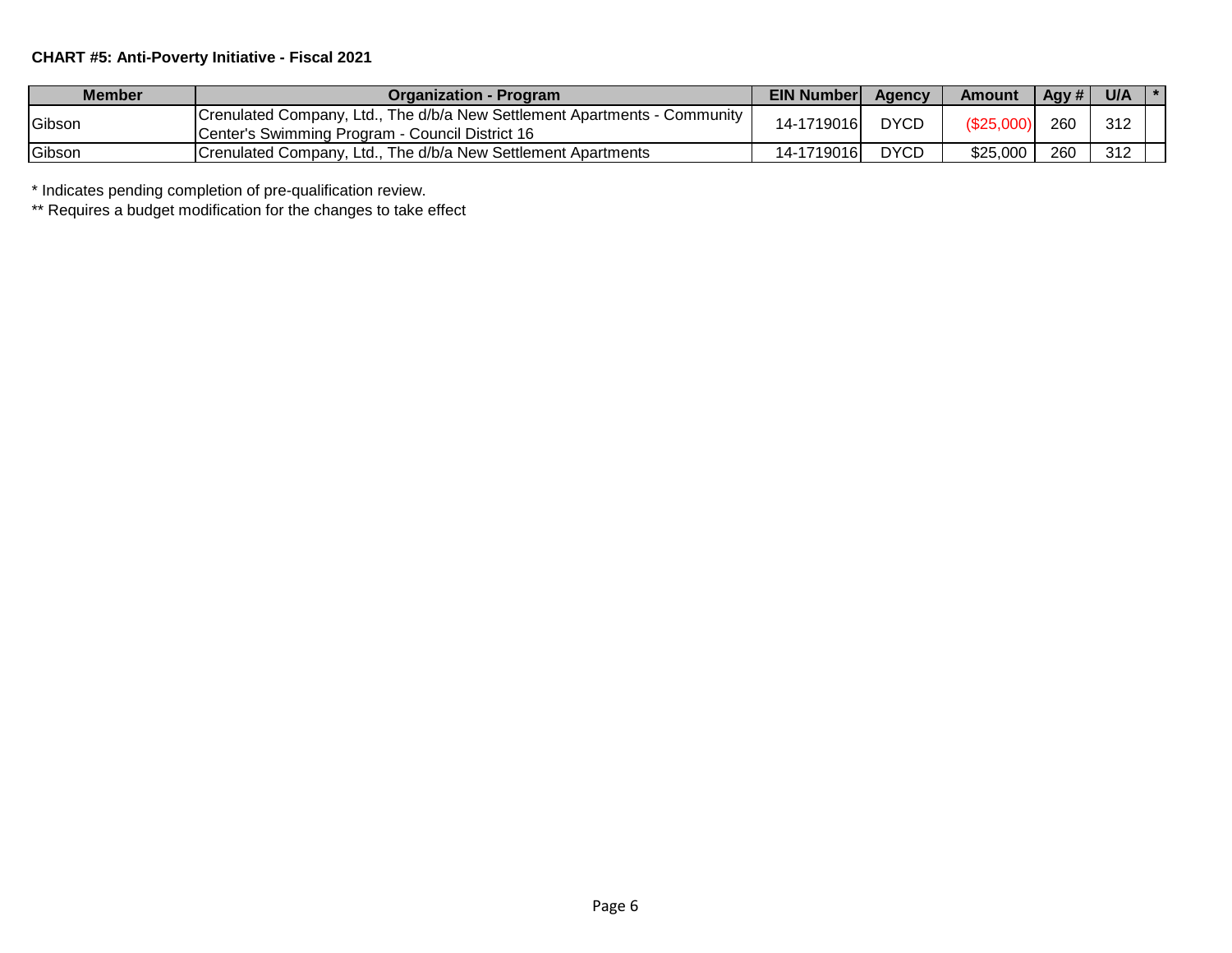# **CHART #6: Boroughwide Needs Initiative - Fiscal 2021**

| <b>Borough</b>          | <b>Organization - Program</b>                                                                   | <b>EIN Number</b> | Agency      | <b>Amount</b> | Agy $#$ | U/A | $\mathbf{1}$ $\ast$ |
|-------------------------|-------------------------------------------------------------------------------------------------|-------------------|-------------|---------------|---------|-----|---------------------|
| <b>Bronx Delegation</b> | Crenulated Company, Ltd., The d/b/a New Settlement Apartments - Swimming<br><b>Ilnstruction</b> | 14-1719016        | <b>DYCD</b> | (\$10,000     | 260     | 312 |                     |
| <b>Bronx Delegation</b> | Crenulated Company, Ltd., The d/b/a New Settlement Apartments                                   | 14-1719016        | <b>DYCD</b> | \$10,000      | 260     | 312 |                     |

\* Indicates pending completion of pre-qualification review.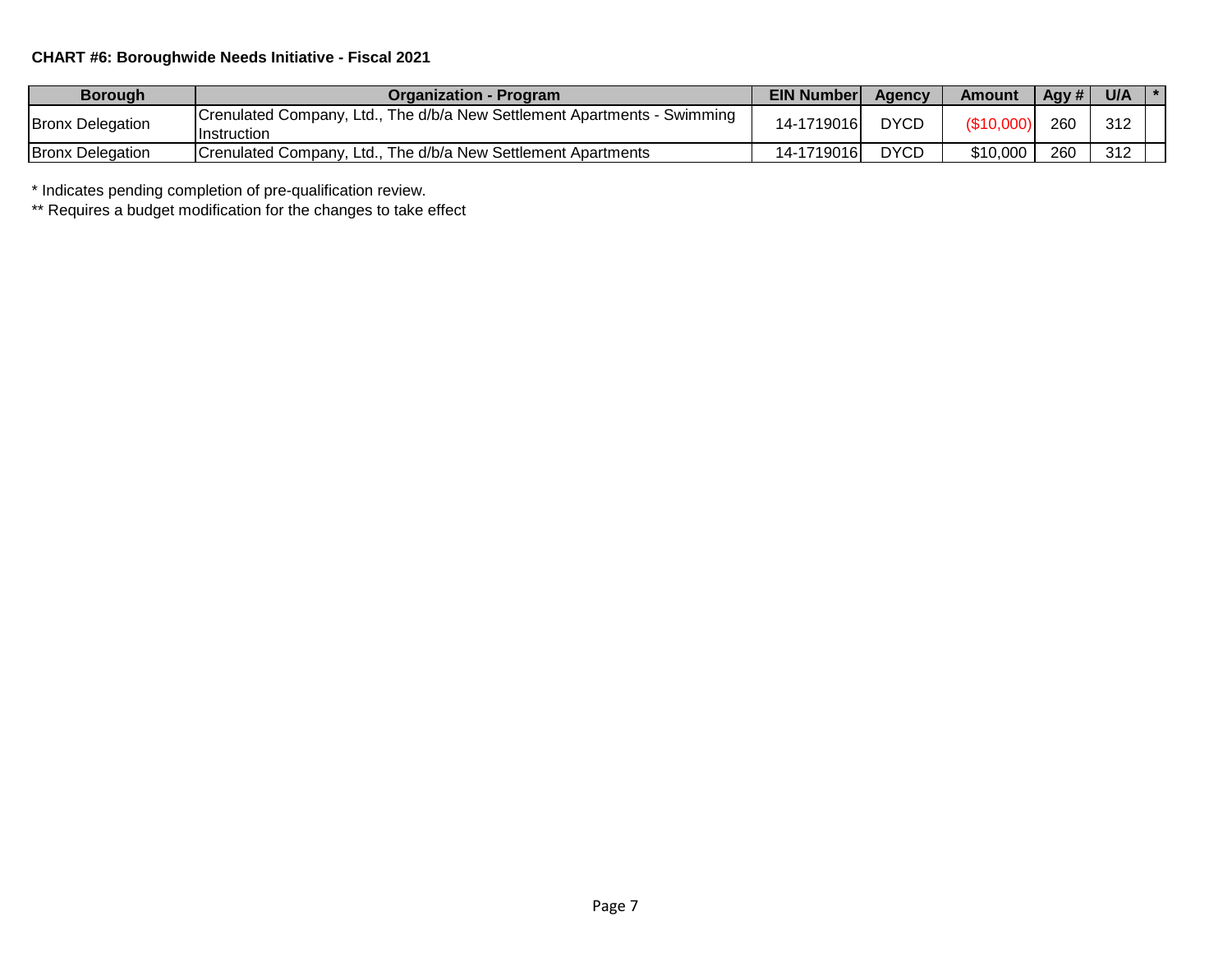#### **CHART #7: A Greener NYC - Fiscal 2021**

| <b>Member</b> | - Program<br>Organization -                                    | <b>EIN Number</b>            | Aaencv                         | <b>Amount</b> | $\vert$ Agy # $\vert$ U/A |     |  |
|---------------|----------------------------------------------------------------|------------------------------|--------------------------------|---------------|---------------------------|-----|--|
|               | ultural Affairs ***<br>Department of Cult                      | 13-6400434                   | DCL <sub>/</sub><br>$\sqrt{ }$ | $\sim$        | 126                       | 003 |  |
|               | . Development ***<br><b>IDepartment of Youth and Community</b> | 13-6400434<br>$\overline{ }$ | <b>DYCD</b>                    | \$116,916     | 260                       | 005 |  |

\* Indicates pending completion of pre-qualification review.

\*\* Requires a budget modification for the changes to take effect

\*\*\* Technical adjustment to designation made in a previous Transparency Resolution.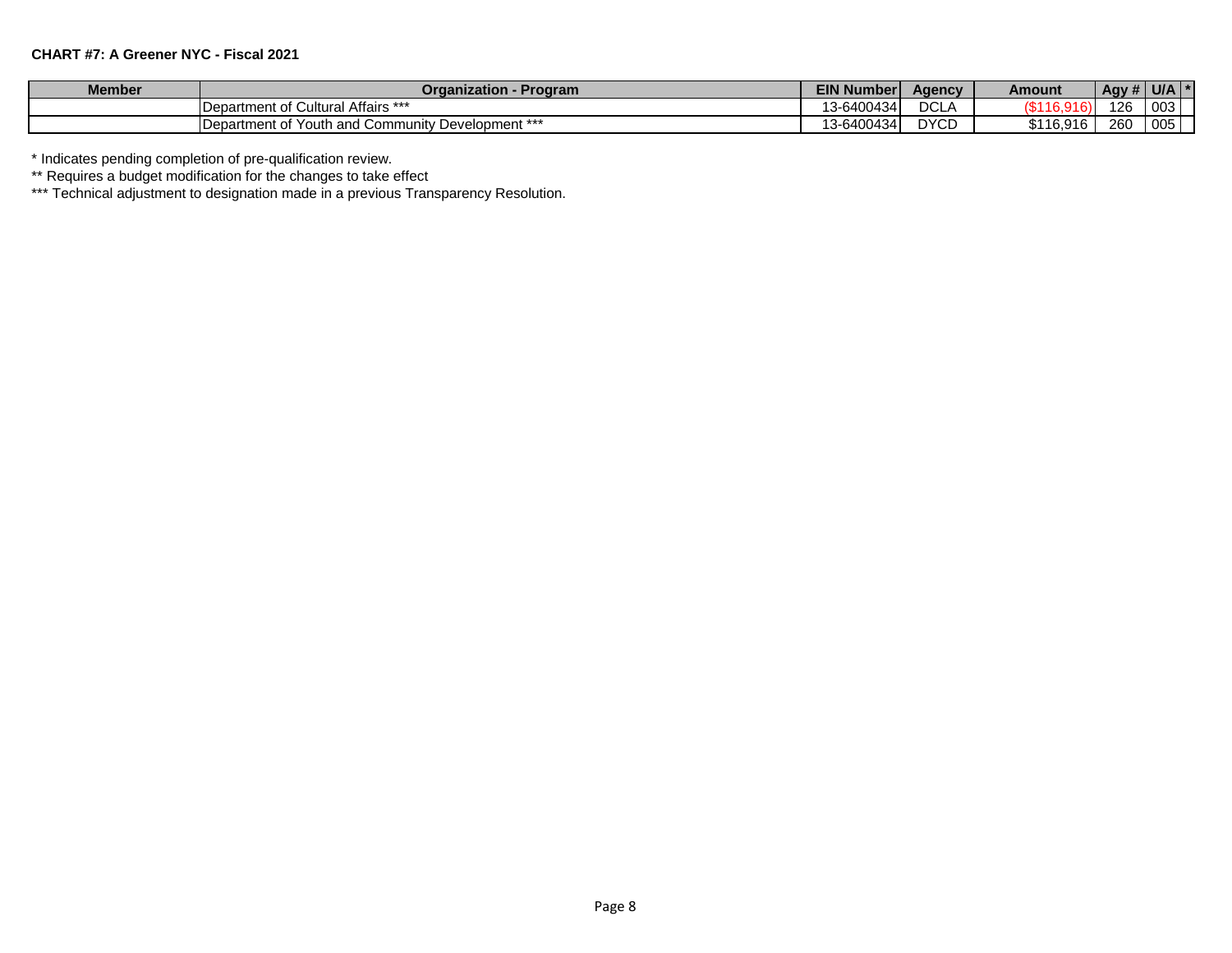### **CHART #8: Cultural After-School Adventure (CASA) - Fiscal 2021**

| <b>Member</b>  | <b>Organization - Program</b>                                                                              | <b>EIN Number</b> | <b>Agency</b> | <b>Amount</b> | Agy $\#$ U/A |     |  |
|----------------|------------------------------------------------------------------------------------------------------------|-------------------|---------------|---------------|--------------|-----|--|
|                | City University of New York **                                                                             | 13-6400434        | <b>CUNY</b>   | (\$20,000)    | 042          | 001 |  |
|                | Department of Cultural Affairs **                                                                          | 13-6400434        | <b>DCLA</b>   | \$20,000      | 126          | 003 |  |
|                | Department of Youth and Community Development                                                              | 13-6400434        | <b>DYCD</b>   | (\$80,000     | 260          | 312 |  |
| Eugene         | Afro-Latin Jazz Alliance of New York, Inc. - Middle School 246K (17K246) **                                | 45-3665976        | <b>DCLA</b>   | \$20,000      | 126          | 003 |  |
| Eugene         | Purelements: An Evolution in Dance - Norma Adams Clemons Academy (17K006) **                               | 20-5332584        | <b>DCLA</b>   | \$20,000      | 126          | 003 |  |
| Eugene         | Research Foundation of the City University of New York - Public School 249K (17K249) **                    | 13-1988190        | <b>DCLA</b>   | \$20,000      | 126          | 003 |  |
| Eugene         | Trail Blazer Camps, Inc. - Academy of Hospitality and Tourism (17K408) **                                  | 13-1771421        | <b>DCLA</b>   | \$20,000      | 126          | 003 |  |
| Constantinides | Astoria Performing Arts Center, Inc. - Public School 2Q (30Q002)                                           | 65-1209580        | <b>DCLA</b>   | (\$20,000"    | 126          | 003 |  |
| Constantinides | Astoria Performing Arts Center, Inc. - Public School 151Q Mary D. Carter (30Q151)                          | 65-1209580        | <b>DCLA</b>   | \$20,000      | 126          | 003 |  |
| Adams          | Young Audiences New York, Inc. - Public School 96Q (27Q096)                                                | 13-1997754        | <b>DCLA</b>   | (\$20,000)    | 126          | 003 |  |
| Adams          | Young Audiences New York, Inc. - PS 80Q The Thurgood Marshall Magnet School of Mul<br>(28Q080)             | 13-1997754        | <b>DCLA</b>   | \$20,000      | 126          | 003 |  |
| Moya           | Publicolor, Inc. - High School for Arts and Business (24Q550)                                              | 13-3912768        | <b>DCLA</b>   | (\$20,000     | 126          | 003 |  |
| Moya           | Publicolor, Inc. - Intermediate School 061Q Leonardo Da Vinci (24Q061)                                     | 13-3912768        | <b>DCLA</b>   | \$20,000      | 126          | 003 |  |
| Perkins        | Artistic Dreams International, Inc. - Thurgood Marshall Academy for Learning and Social<br>Change (05M670) | 45-2558520        | <b>DCLA</b>   | (\$20,000)    | 126          | 003 |  |
| Perkins        | Artistic Dreams International, Inc. - Thurgood Marshall Academy Lower School (05M318)                      | 45-2558520        | <b>DCLA</b>   | \$20,000      | 126          | 003 |  |
| Perkins        | Apollo Theater Foundation, Inc.                                                                            | 13-3630066        | <b>DCLA</b>   | \$20,000      | 126          | 003 |  |
| Perkins        | Apollo Theater Foundation, Inc. - Public School 154 Harriet Tubman (05M154)                                | 13-3630066        | <b>DCLA</b>   | \$20,000      | 126          | 003 |  |
| Reynoso        | Bushwick Starr, Inc. - Public School 274K (32K274)                                                         | 26-4546315        | <b>DCLA</b>   | (\$20,000)    | 126          | 003 |  |
| Reynoso        | Bushwick Starr, Inc. - Intermediate School 077Q (24Q077)                                                   | 26-4546315        | <b>DCLA</b>   | \$20,000      | 126          | 003 |  |
| Levine         | Creative Arts Workshops for Kids, Inc. - Hamilton Heights School (06M368)                                  | 13-3638436        | <b>DCLA</b>   | $(\$20,000)$  | 126          | 003 |  |
| Levine         | Creative Arts Workshops for Kids, Inc. - Hamilton Grange Middle School (06M209)                            | 13-3638436        | <b>DCLA</b>   | \$20,000      | 126          | 003 |  |
| Eugene         | Brooklyn Arts Council, Inc. - Public School 139K (22K129)                                                  | 23-7072915        | <b>DCLA</b>   | \$20,000      | 126          | 003 |  |
| Eugene         | Brooklyn Arts Council, Inc. - Public School 139K (22K139)                                                  | 23-7072915        | <b>DCLA</b>   | \$20,000      | 126          | 003 |  |
| Eugene         | Brooklyn Steppers, Inc., The - Public School 139K (22K129)                                                 | 27-1223035        | <b>DCLA</b>   | (\$20,000)    | 126          | 003 |  |
| Eugene         | Brooklyn Steppers, Inc., The - Public School 139K (22K139)                                                 | 27-1223035        | <b>DCLA</b>   | \$20,000      | 126          | 003 |  |
| <b>Brannan</b> | Intrepid Museum Foundation, Inc. - Public School 170K (20K170)                                             | 13-3062419        | <b>DCLA</b>   | (\$20,000)    | 126          | 003 |  |
| Brannan        | Intrepid Museum Foundation, Inc. - Public School 180K (20K180)                                             | 13-3062419        | <b>DCLA</b>   | \$20,000      | 126          | 003 |  |

\* Indicates pending completion of pre-qualification review.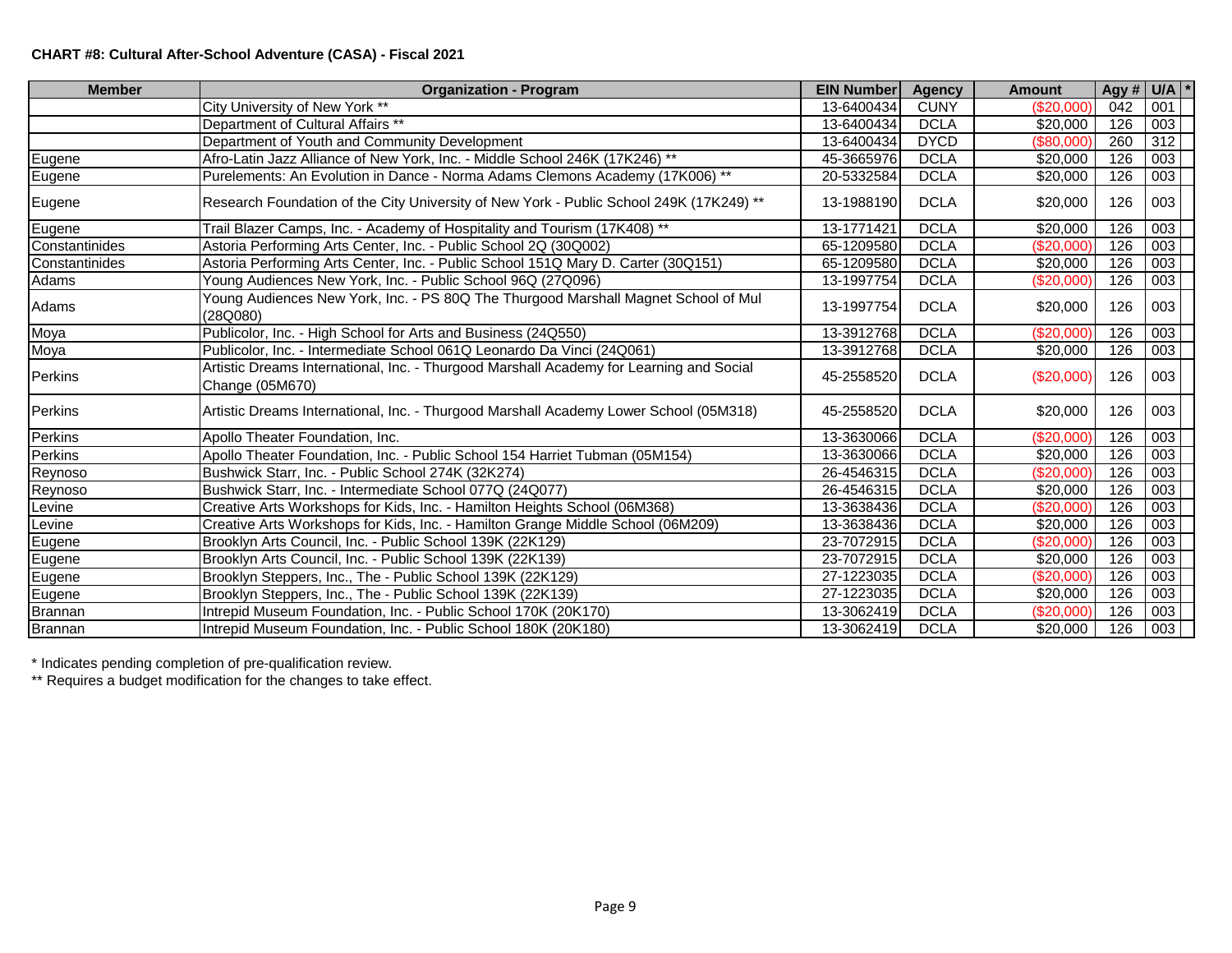### **CHART #9: Cultural Immigrant Initiative - Fiscal 2021**

| <b>Member</b> | <b>Organization - Program</b>                                                                              | <b>EIN Number</b> | <b>Agency</b> | Amount     | Agy # $U/A$ * |     |  |
|---------------|------------------------------------------------------------------------------------------------------------|-------------------|---------------|------------|---------------|-----|--|
|               | Department of Cultural Affairs                                                                             | 13-6400434        | <b>DCLA</b>   | (\$25,000) | 126           | 003 |  |
| Eugene        | AbunDance Academy of the Arts, Inc. **                                                                     | 11-3811283        | <b>DYCD</b>   | \$15,000   | 260           | 312 |  |
| Eugene        | Arab American Association of New York, Inc. **                                                             | 11-3604756        | <b>DYCD</b>   | \$10,000   | 260           | 312 |  |
| Yeger         | Jewish Children's Museum **                                                                                | 13-3798344        | <b>DCLA</b>   | (\$10,000) | 126           | 003 |  |
| Yeger         | Jewish Children's Museum **                                                                                | 13-3798344        | <b>DYCD</b>   | \$10,000   | 260           | 005 |  |
|               | Department of Cultural Affairs **                                                                          | 13-6400434        | <b>DCLA</b>   | (\$75,000) | 126           | 003 |  |
| Gjonaj        | Black Institute, Inc. **                                                                                   | 27-1580786        | <b>DYCD</b>   | \$35,000   | 260           | 005 |  |
| Gjonaj        | Grand Slam Foundation, Inc. **                                                                             | 27-1822546        | <b>DYCD</b>   | \$10,000   | 260           | 312 |  |
| Gjonaj        | New Bronx Chamber of Commerce, The **                                                                      | 37-1443165        | <b>DYCD</b>   | \$15,000   | 260           | 005 |  |
| Gjonaj        | Metropolitan New York Coordinating Council on Jewish Poverty, Inc. **                                      | 13-2738818        | <b>DYCD</b>   | \$15,000   | 260           | 312 |  |
|               | Department of Cultural Affairs **                                                                          | 13-6400434        | <b>DCLA</b>   | (\$35,000) | 126           | 003 |  |
| Holden        | Colonial Farmhouse Restoration Society of Bellerose, Inc.                                                  | 11-2508369        | <b>DCLA</b>   | \$20,000   | 126           | 003 |  |
| Holden        | City University of New York - Queensborough Community College Auxiliary Enterprise<br>Association, Inc. ** | 13-6400434        | <b>CUNY</b>   | \$15,000   | 042           | 001 |  |
|               | City University of New York **                                                                             | 13-6400434        | <b>CUNY</b>   | (\$25,000) | 042           | 001 |  |
|               | Department of Cultural Affairs **                                                                          | 13-6400434        | <b>DCLA</b>   | (\$5,000)  | 126           | 003 |  |
|               | Department of Youth and Community Development **                                                           | 13-6400434        | <b>DYCD</b>   | \$30,000   | 260           | 005 |  |

\* Indicates pending completion of pre-qualification review.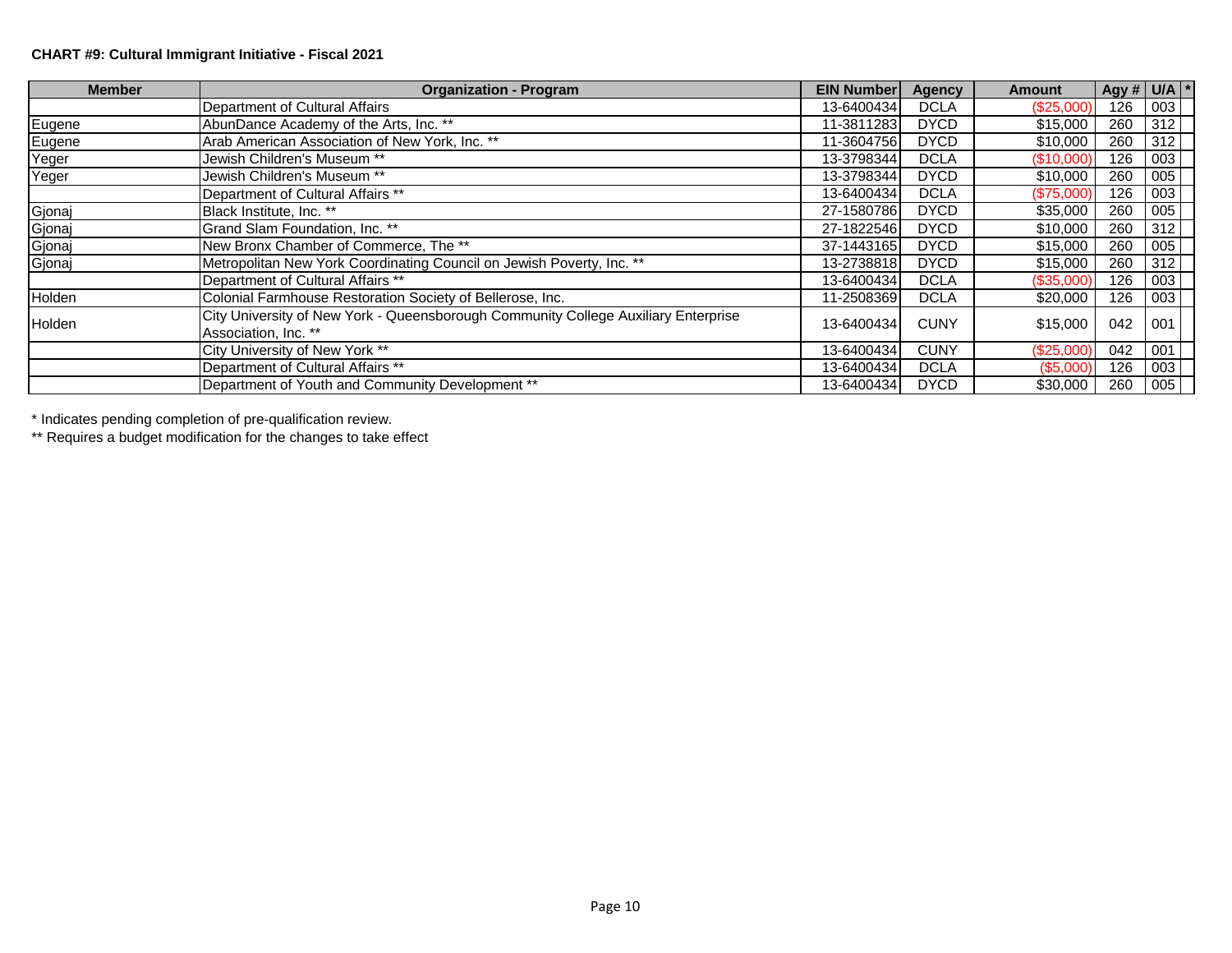### **CHART #10: Digital Inclusion and Literacy Initiative - Fiscal 2021**

| <b>Member</b>  | Organization - Program                                                                      | <b>EIN Number</b> | Agency      | Amount   | Agy # $ U/A $ |     |
|----------------|---------------------------------------------------------------------------------------------|-------------------|-------------|----------|---------------|-----|
| <b>ID Diaz</b> | <b>IHighland Park Community Development Corporation - Digital Literacy</b>                  | 11-3462888        | <b>DYCE</b> |          | 260           | 005 |
| <b>ID Diaz</b> | I Young Men's Christian Association of Greater New York - North Brooklyn 570 Jamaica Avenue | 13-1624228        | <b>DYCE</b> | \$15.000 | 260           | 005 |

\* Indicates pending completion of pre-qualification review.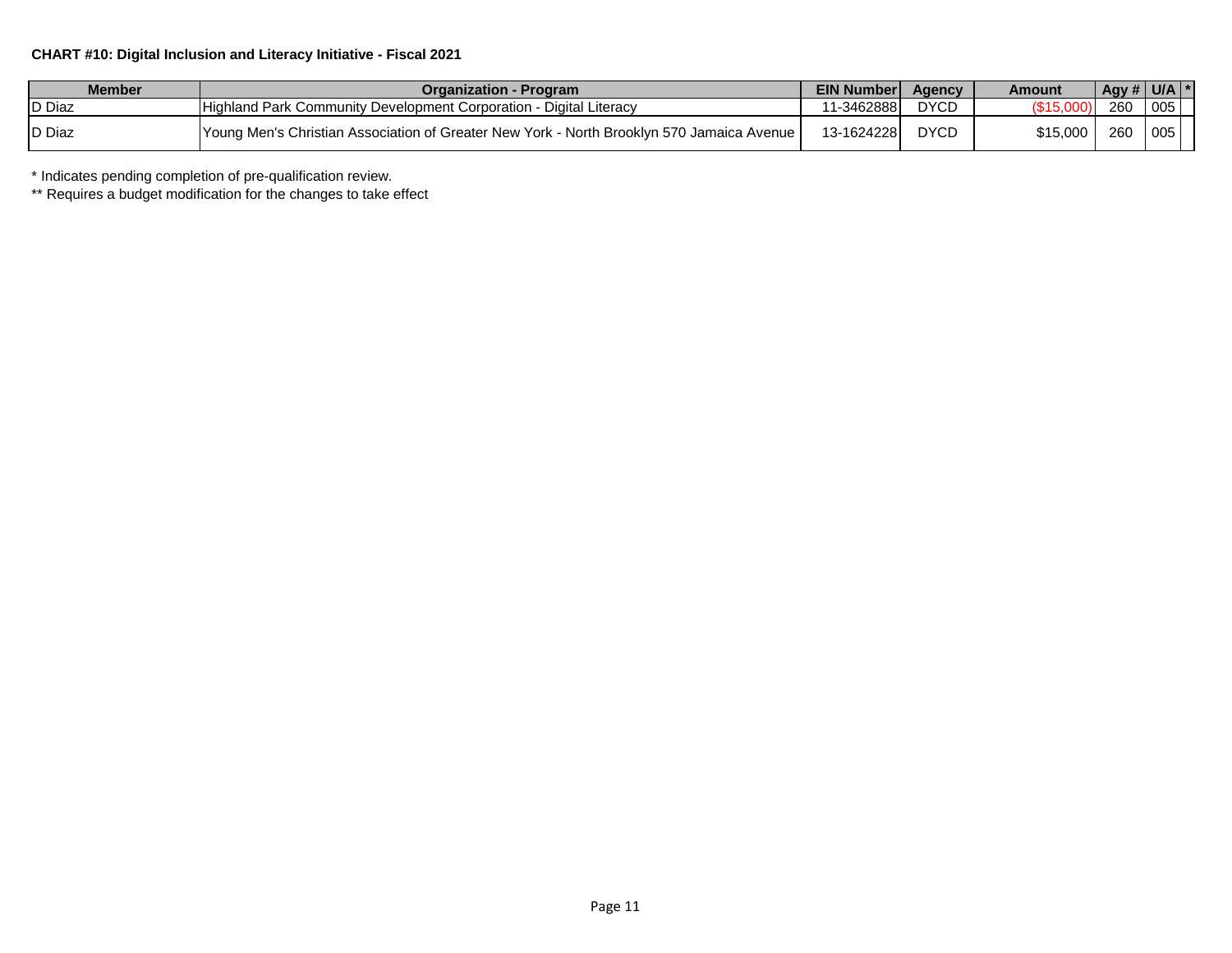### **CHART #11: Neighborhood Development Grant Initiative - Fiscal 2021**

| <b>Member</b> | Organization - Program                                                                            | <b>EIN Number</b> | <b>Agency</b> | Amount         | $\left $ Agy # $\right $ U/A $\left $ * |     |  |
|---------------|---------------------------------------------------------------------------------------------------|-------------------|---------------|----------------|-----------------------------------------|-----|--|
|               | Department of Small Business Services                                                             | 13-6400434        | <b>SBS</b>    | ሶገባ<br>໓∠∪.∪∪ບ | 801                                     | 002 |  |
| Gjonaj        | Westchester Square District Management Association, Inc. - Small Business Merchant<br>Programming | 38-3873130        | <b>SBS</b>    | \$20,000       | 801                                     | 002 |  |

\* Indicates pending completion of pre-qualification review.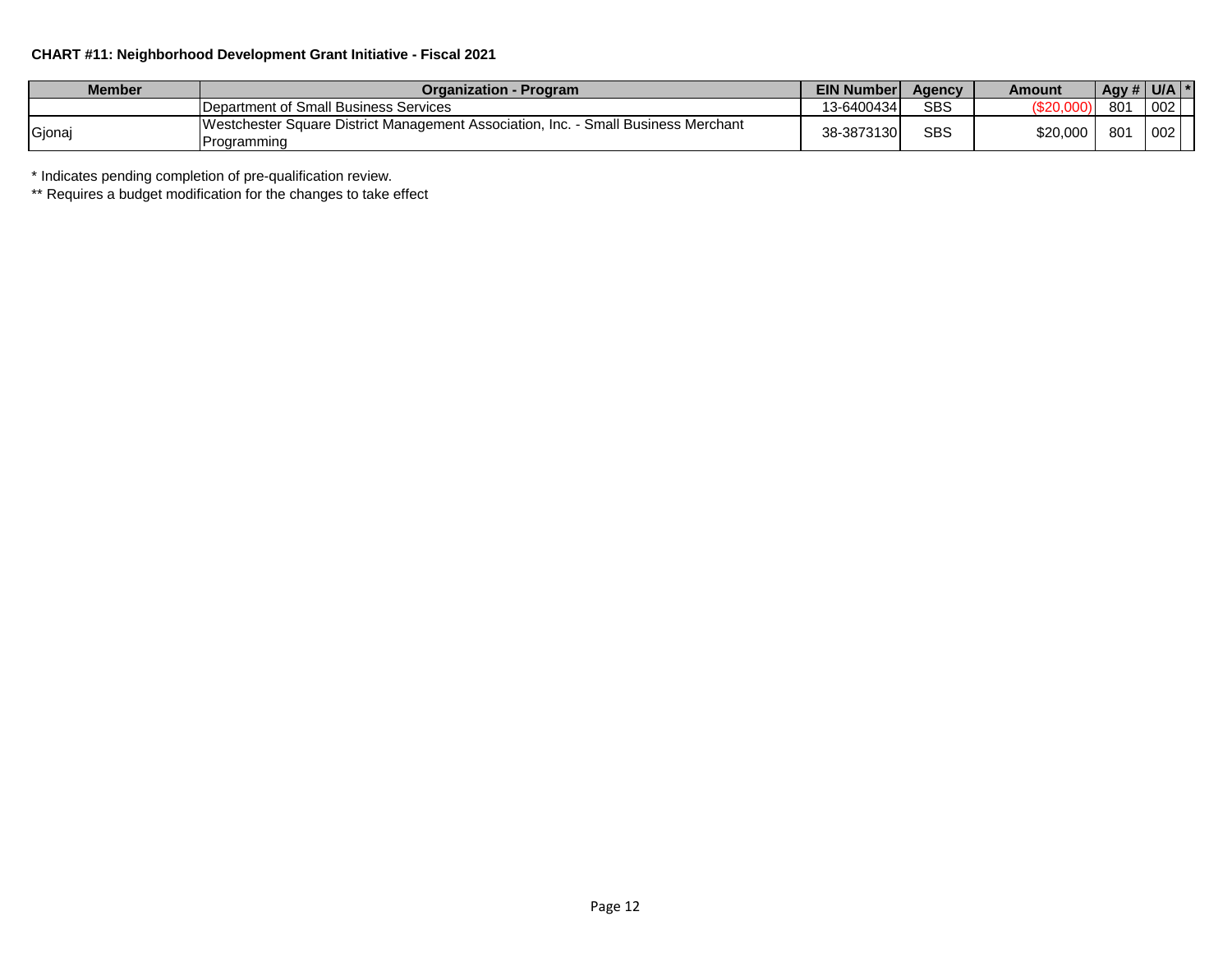### **CHART #12: NYC Cleanup Initiative - Fiscal 2021**

| <b>Member</b>  | <b>Organization - Program</b>                                               | <b>EIN Number</b> | Agency      | <b>Amount</b>     | Agy # $U/A$ * |     |
|----------------|-----------------------------------------------------------------------------|-------------------|-------------|-------------------|---------------|-----|
| <b>ID Diaz</b> | Highland Park Community Development Corporation - Environmental Initiatives | 11-3462888        | <b>DYCD</b> | (\$30,00          | 260           | 005 |
| D Diaz         | <b>Cypress Hills East New York Coalition</b>                                | 45-4625826        | <b>DYCD</b> | \$30.000          | 260           | 005 |
| <b>D</b> Diaz  | Department of Youth and Community Development                               | 13-6400434        | <b>DYCD</b> | <b>7\$20,0∪</b> ັ | 260           | 005 |
| <b>D</b> Diaz  | New York City H2O                                                           | 45-3860014        | <b>DYCD</b> | \$20.000          | 260           | 005 |

\* Indicates pending completion of pre-qualification review.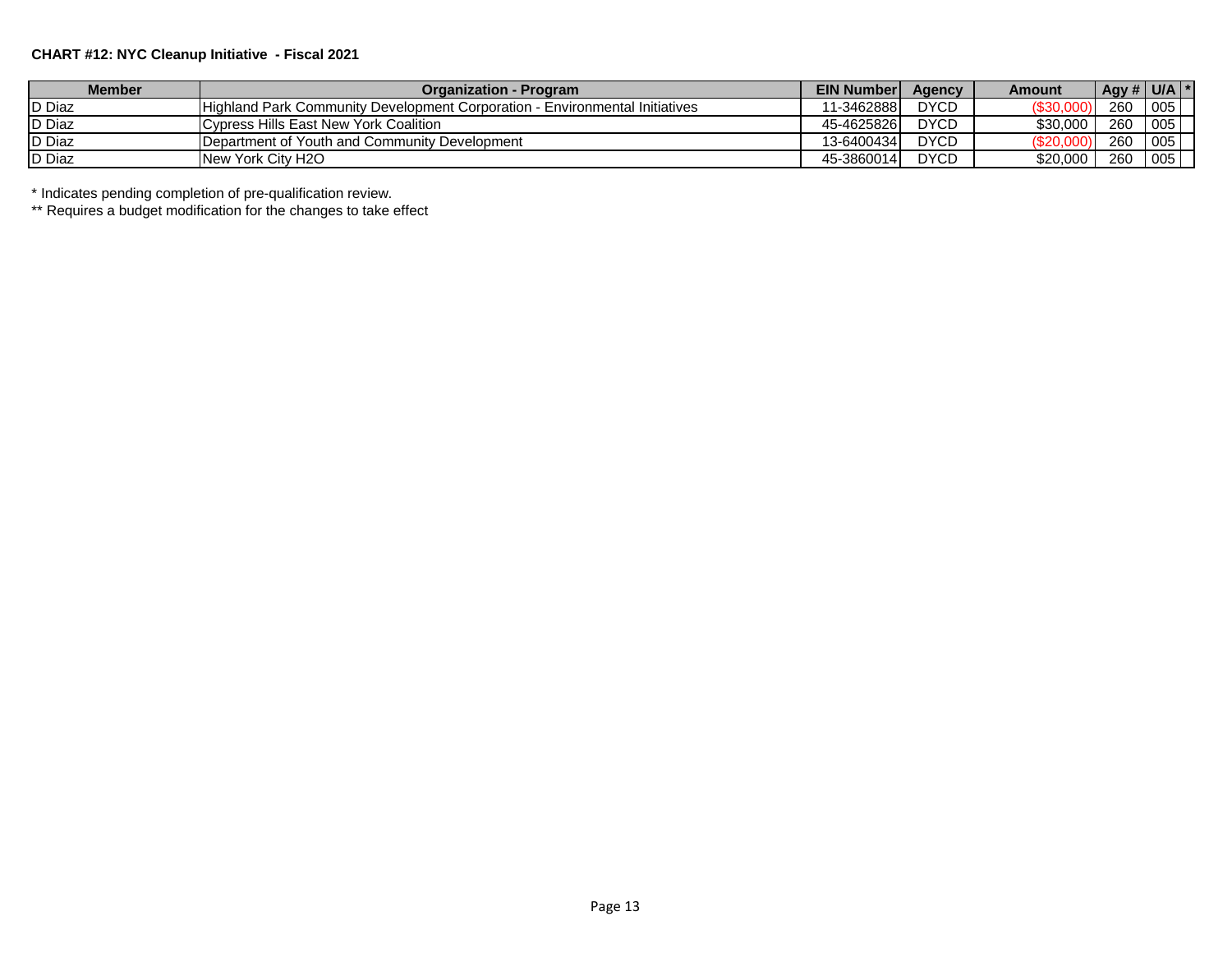# **CHART #13: Parks Equity Initiative - Fiscal 2021**

| <b>Member</b> | Organization - Program                                                               | <b>EIN Number</b> | Agency      | Amount     | Agy # $ $ U/A $ $ |     |
|---------------|--------------------------------------------------------------------------------------|-------------------|-------------|------------|-------------------|-----|
|               | Department of Parks and Recreation **                                                | 13-64004341       | DPR         | \$5,00     | 846               | 006 |
| Eugene        | <b>INew York Restoration Project - Council District 40 **</b>                        | 13-3959056        | <b>DYCD</b> | \$5.000    | 260               | 005 |
| Ampry-Samuel  | Society for the Preservation of Weeksville and Bedford Stuvyesant History **         | 23-7330454        | DPR         | $($ \$5,00 | 846               | 006 |
| Ampry-Samuel  | <b>ISociety for the Preservation of Weeksville and Bedford Stuvyesant History **</b> | 23-7330454        | <b>DCLA</b> | \$5,000    | 126               | 022 |

\* Indicates pending completion of pre-qualification review.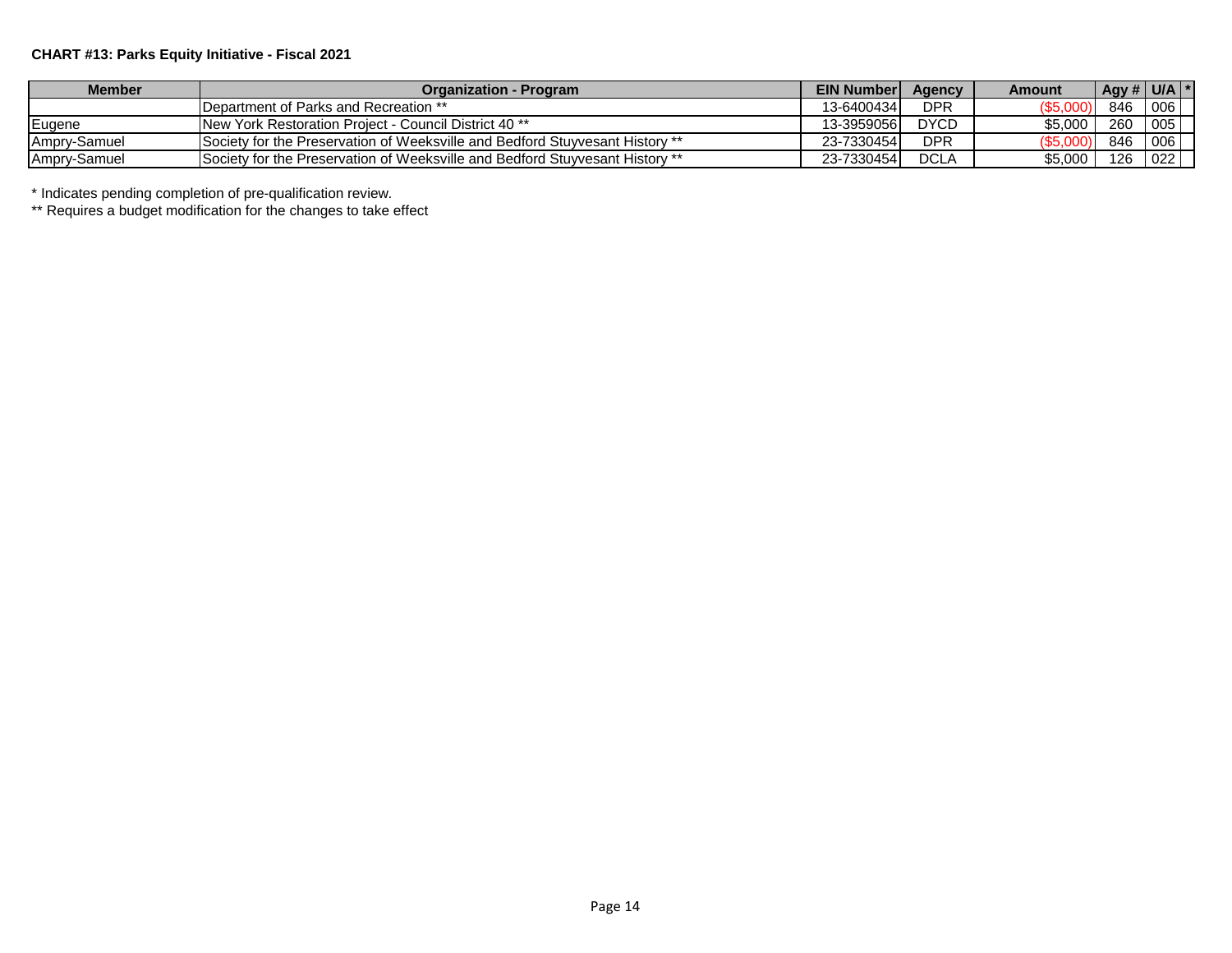### **CHART #14: Domestic Violence and Empowerment (DoVE) Initiative - Fiscal 2021**

| <b>Member</b> | <b>Organization - Program</b>                                      | <b>EIN Number</b> | Agency      | <b>Amount</b> | Agy # $U/A$ <sup>*</sup> |     |  |
|---------------|--------------------------------------------------------------------|-------------------|-------------|---------------|--------------------------|-----|--|
|               | Mayor's Office of Criminal Justice                                 | 13-6400434        | <b>MOCJ</b> | (\$11,407)    | 098                      | 002 |  |
| Eugene        | CAMBA, Inc.                                                        | 11-2480339        | <b>MOCJ</b> | \$11,407      | 098                      | 002 |  |
|               | Mayor's Office of Criminal Justice                                 | 13-6400434        | <b>MOCJ</b> | (S145,000)    | 098                      | 002 |  |
| Gjonaj        | New York Women's Chamber of Commerce, Inc.                         | 14-1845651        | <b>MOCJ</b> | \$20,000      | 098                      | 002 |  |
| Gjonaj        | Not On My Watch, Inc.                                              | 82-3809384        | <b>MOCJ</b> | \$10,000      | 098                      | 002 |  |
| Gjonaj        | New York Legal Assistance Group, Inc.                              | 13-3505428        | <b>MOCJ</b> | \$20,000      | 098                      | 002 |  |
| Gjonaj        | Violence Intervention Program                                      | 13-3540337        | <b>MOCJ</b> | \$20,000      | 098                      | 002 |  |
| Gjonaj        | Metropolitan New York Coordinating Council on Jewish Poverty, Inc. | 13-2738818        | <b>MOCJ</b> | \$75,000      | 098                      | 002 |  |
|               | Mayor's Office of Criminal Justice                                 | 13-6400434        | <b>MOCJ</b> | (\$85,000)    | 098                      | 002 |  |
| Holden        | Garden of Hope, Inc.                                               | 20-0177587        | <b>MOCJ</b> | \$20,000      | 098                      | 002 |  |
| Holden        | Center for Anti-Violence Education (CAE), Inc., The                | 11-2444676        | <b>MOCJ</b> | \$15,000      | 098                      | 002 |  |
| Holden        | Korean American Family Service Center, The                         | 13-3609811        | <b>MOCJ</b> | \$15,000      | 098                      | 002 |  |
| Holden        | Center for Family Representation                                   | 51-0419496        | <b>MOCJ</b> | \$10,000      | 098                      | 002 |  |
| Holden        | Metropolitan New York Coordinating Council on Jewish Poverty, Inc. | 13-2738818        | <b>MOCJ</b> | \$5,000       | 098                      | 002 |  |
| Holden        | Queens Legal Services Corporation                                  | 13-2605604        | <b>MOCJ</b> | \$10,000      | 098                      | 002 |  |
| Holden        | Sanctuary for Families, Inc.                                       | 13-3193119        | <b>MOCJ</b> | \$10,000      | 098                      | 002 |  |

\* Indicates pending completion of pre-qualification review.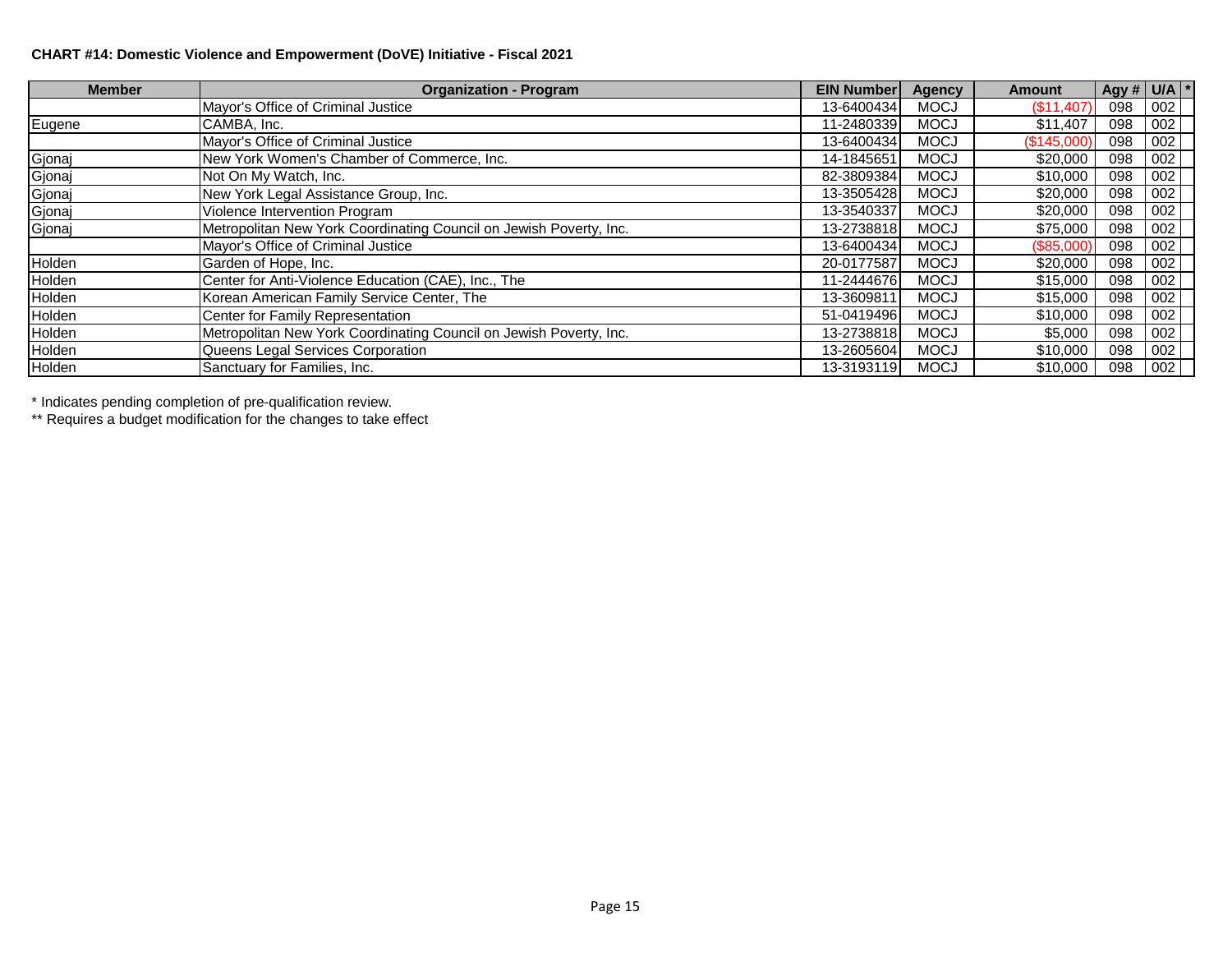### **CHART #15: Support Our Seniors - Fiscal 2021**

| <b>Member</b> | Organization - Program                         | <b>EIN Number</b> | Agency                     | Amount                      | $\overline{AB}$ Agy # U/A |     |  |
|---------------|------------------------------------------------|-------------------|----------------------------|-----------------------------|---------------------------|-----|--|
|               | Department for the Aging                       | 13-6400434        | <b>DET</b><br>A<br>பா      | 0.400<br><u> ມ ເບ.ບບບ ເ</u> | 125                       | 003 |  |
| Gjona         | <b>Preston</b><br>i Center of Compassion, Inc. | 1180937<br>57-    | n <sub>m</sub><br>பா<br>הו | \$10,000                    | $\sqrt{2}$<br>IZ5         | 003 |  |

\* Indicates pending completion of pre-qualification review.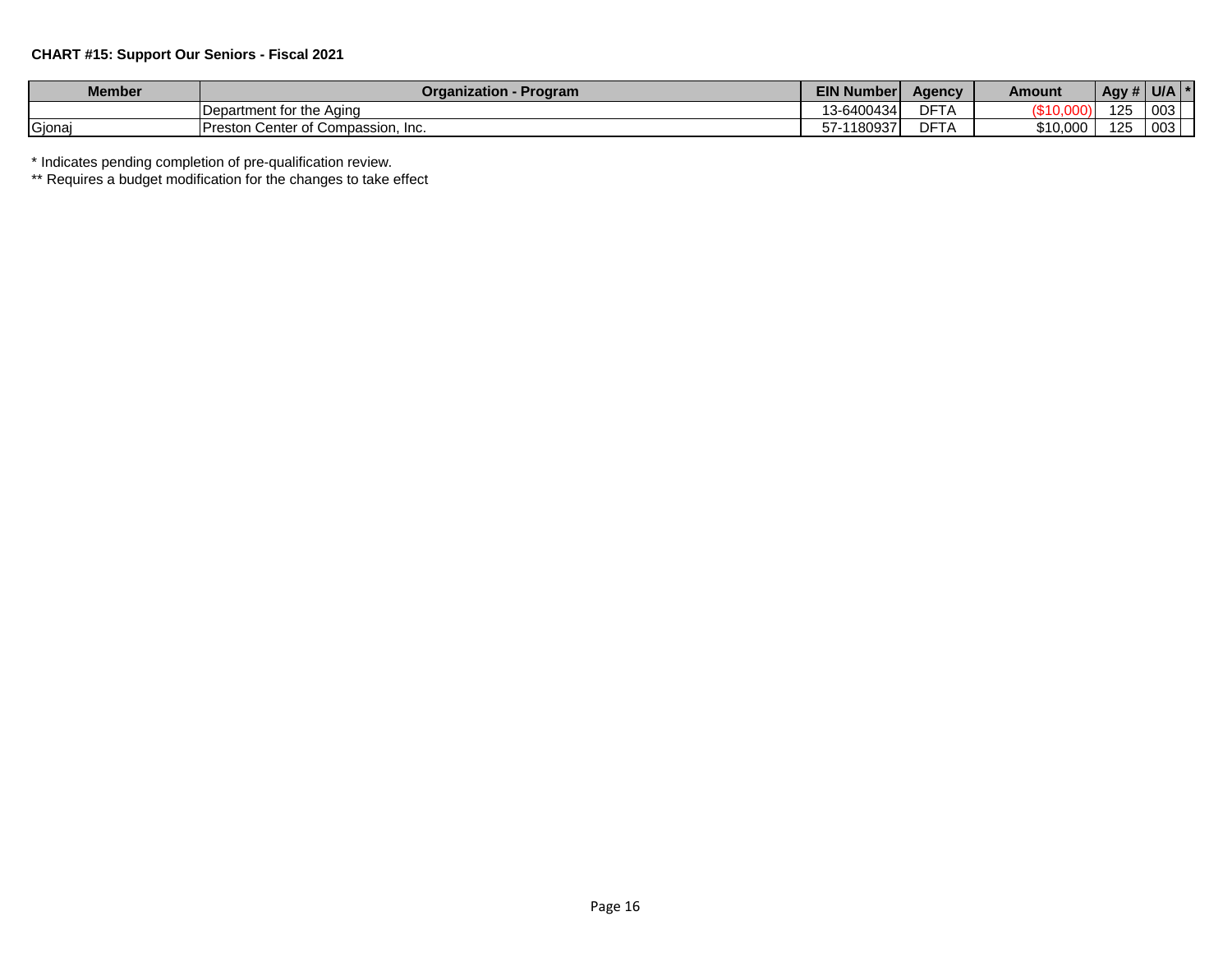#### **CHART #16: Food Pantries Initiative - Fiscal 2021**

| <b>Borough</b>             | <b>Organization - Program</b>                         | <b>EIN Number</b> | Agency      | <b>Amount</b> | Agy # $U/A$ * |     |  |
|----------------------------|-------------------------------------------------------|-------------------|-------------|---------------|---------------|-----|--|
| Queens Delegation          | MCCNY Charities, Inc.                                 | 27-52821321       | <b>DYCD</b> | (\$11,34)     | 260           | 005 |  |
| Queens Delegation          | New Immigrant Community Empowerment (NICE)            | 11-3560625        | <b>DYCD</b> | \$11,341      | 260           | 005 |  |
|                            | Department of Youth and Community Development         | 13-6400434        | <b>DYCD</b> | (\$5,008      | 260           | 005 |  |
| <b>Brooklyn Delegation</b> | Council of Peoples Organization, Inc.                 | 75-3046891        | <b>DYCD</b> | \$5,008       | 260           | 005 |  |
| <b>Brooklyn Delegation</b> | La Nueva Esperanza, Inc.                              | 20-4393724        | <b>DYCD</b> | (\$15,00      | 260           | 005 |  |
| <b>Brooklyn Delegation</b> | Southside United Housing Development Fund Corporation | 11-2268359        | <b>DYCD</b> | \$15,000      | 260           | 005 |  |
| <b>Brooklyn Delegation</b> | Shorefront Jewish Community Council, Inc.             | 11-2986161        | <b>DYCD</b> | (\$9,000      | 260           | 005 |  |
| <b>Brooklyn Delegation</b> | Chai Lifeline, Inc.                                   | 11-2940331        | <b>DYCD</b> | \$9,000       | 260           | 005 |  |

\* Indicates pending completion of pre-qualification review.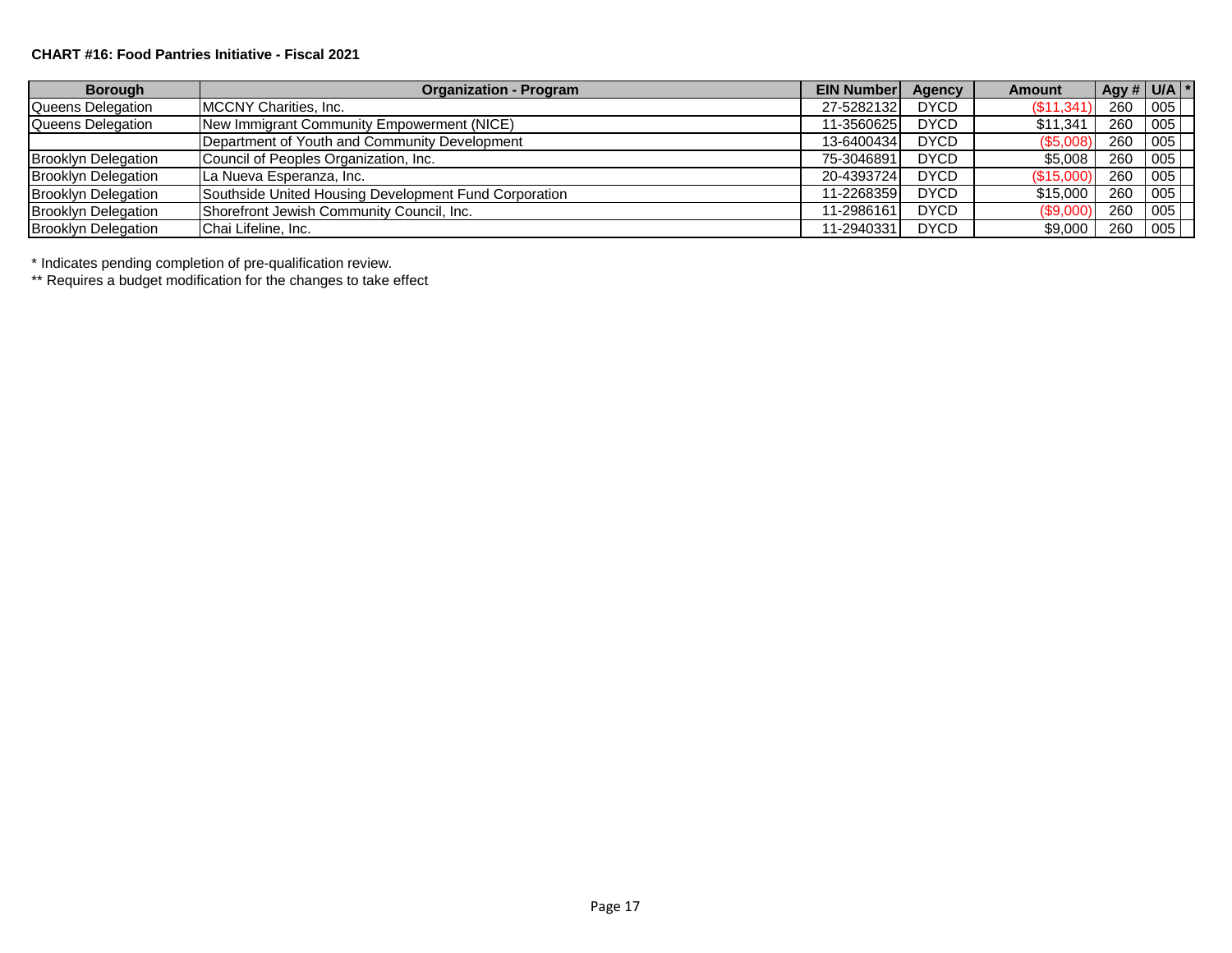| Organization                                      | <b>EIN Number</b>                  | <b>Agency</b> | Amount           | Agy# | U/A                      |  |
|---------------------------------------------------|------------------------------------|---------------|------------------|------|--------------------------|--|
| Goddard Riverside Community Center                | -1893908<br>$\overline{ }$<br>∹ک ا | <b>DHMH</b>   | $\sim$<br>ו פ∠ס. | 816  |                          |  |
| William<br>/ Health Center<br>. Rvan<br>Community | 13-2884976                         | <b>DHMH</b>   | \$1,329          | 816  | $\overline{\phantom{a}}$ |  |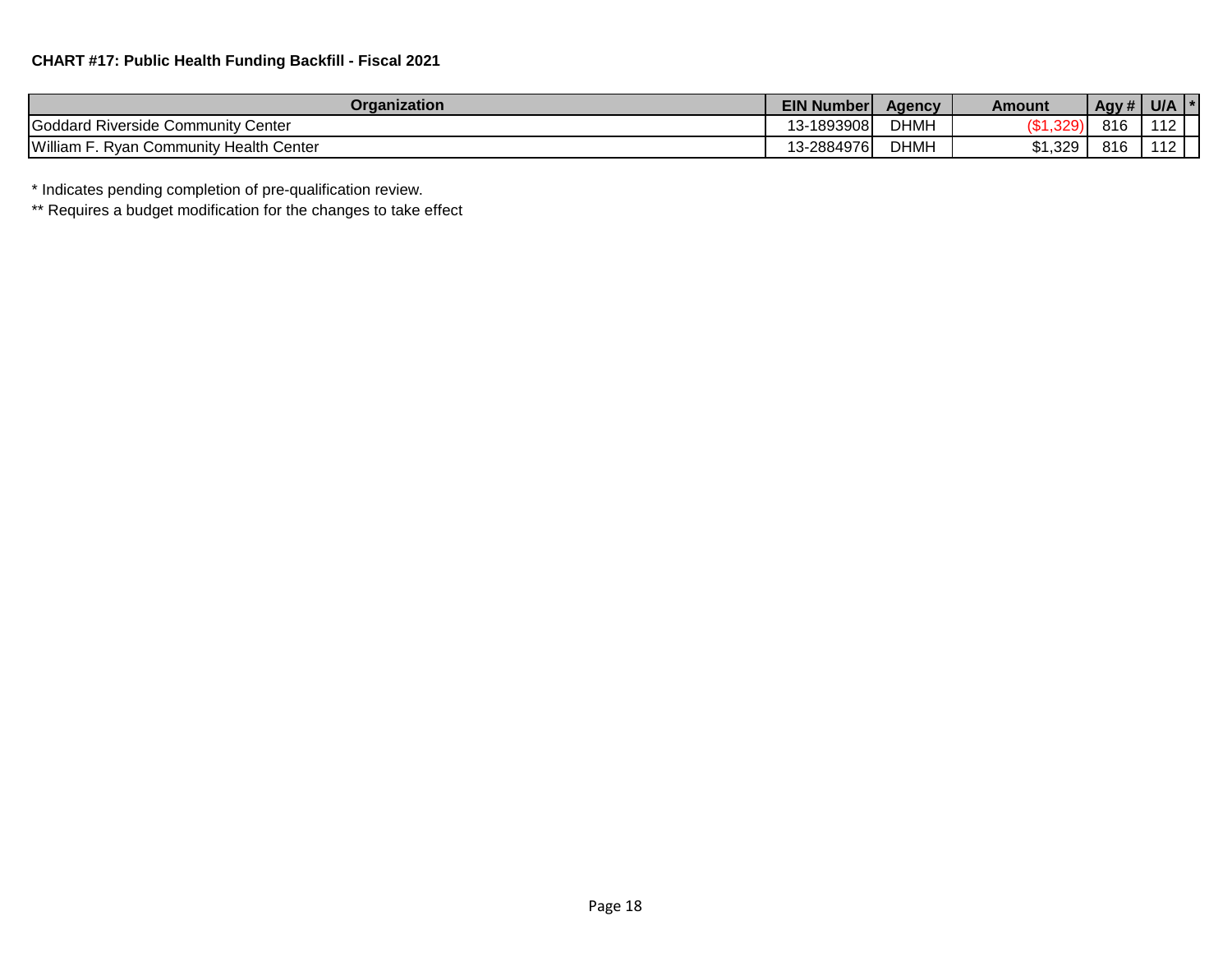# **CHART #18: Supports for Persons Involved in the Sex Trade - Fiscal 2021**

| Organization                                                        | <b>EIN Numberl</b> | Agency      | <b>Amount</b> | Agy # | U/A |
|---------------------------------------------------------------------|--------------------|-------------|---------------|-------|-----|
| Health + Hospitals - Gouverneur Hospital                            | 13-2655001         | <b>HHC</b>  | (\$700,000    | 819   | 001 |
| Health + Hospitals - Gouverneur Hospital & Jacobi Medical Center    | 13-2655001         | <b>HHC</b>  | \$700,000     | 819   | 001 |
| Health + Hospitals - Gouverneur Hospital & Jacobi Medical Center ** | 13-2655001         | <b>HHC</b>  | (\$100,000    | 819   | 001 |
| Sanctuary for Families, Inc. **                                     | 13-3193119         | <b>MOCJ</b> | \$100,000     | 098   | 002 |

\* Indicates pending completion of pre-qualification review.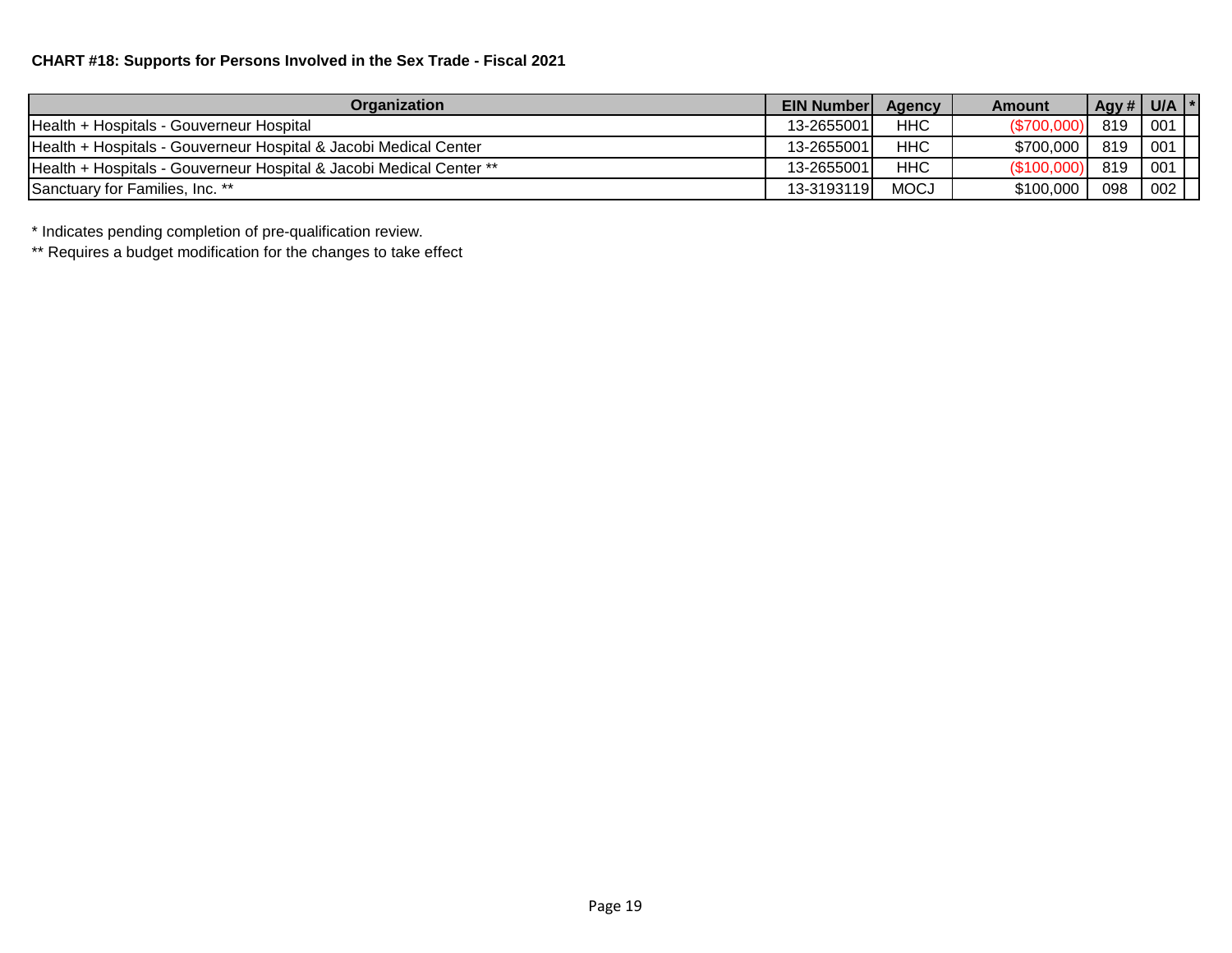| Organization                      | <b>EIN Number</b>                      | Agency     | Amount                          | .<br><b>Agy</b> #' | U/A |  |
|-----------------------------------|----------------------------------------|------------|---------------------------------|--------------------|-----|--|
| <b>NYC MWBE Alliance,</b><br>Inc. | $\sim$<br>$10000 -$<br>·1902677<br>o∠· | <b>SBS</b> | $\overline{a}$<br>$\mathcal{A}$ | 001<br>oυ          | 005 |  |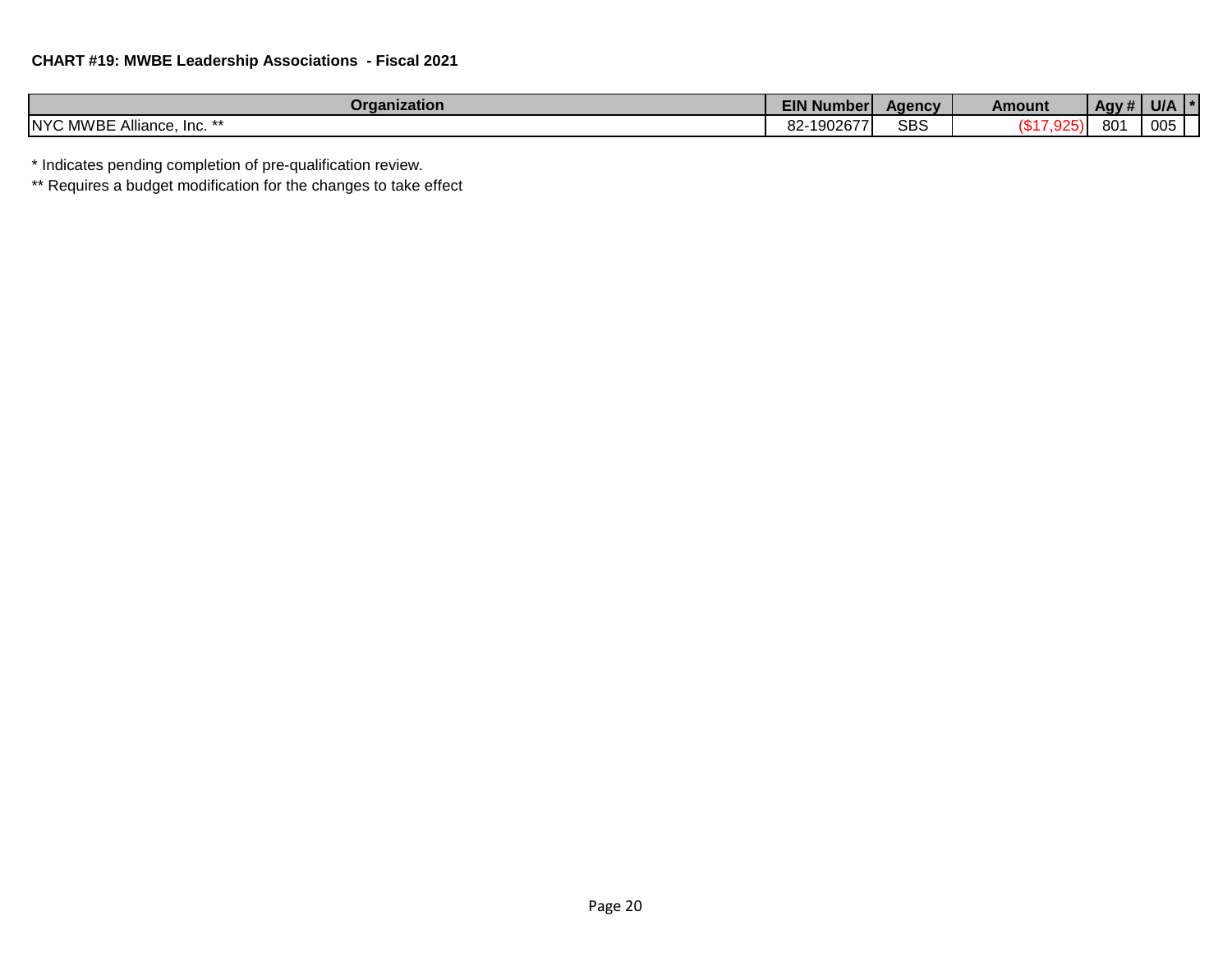| Organization                            | EIN Number | <b>Agency</b> | Amount           | Agy # | U/A |  |
|-----------------------------------------|------------|---------------|------------------|-------|-----|--|
| Goddard Riverside Community Center **   | 13-1893908 | <b>DHMH</b>   | .1,800'<br>(\$11 | 816   | 112 |  |
| Goddard Riverside Community Center      | 13-1893908 | <b>DHMH</b>   | $($ \$19.430)    | 816   | 112 |  |
| William F. Ryan Community Health Center | 13-2884976 | <b>DHMH</b>   | \$19,430         | 816   | 112 |  |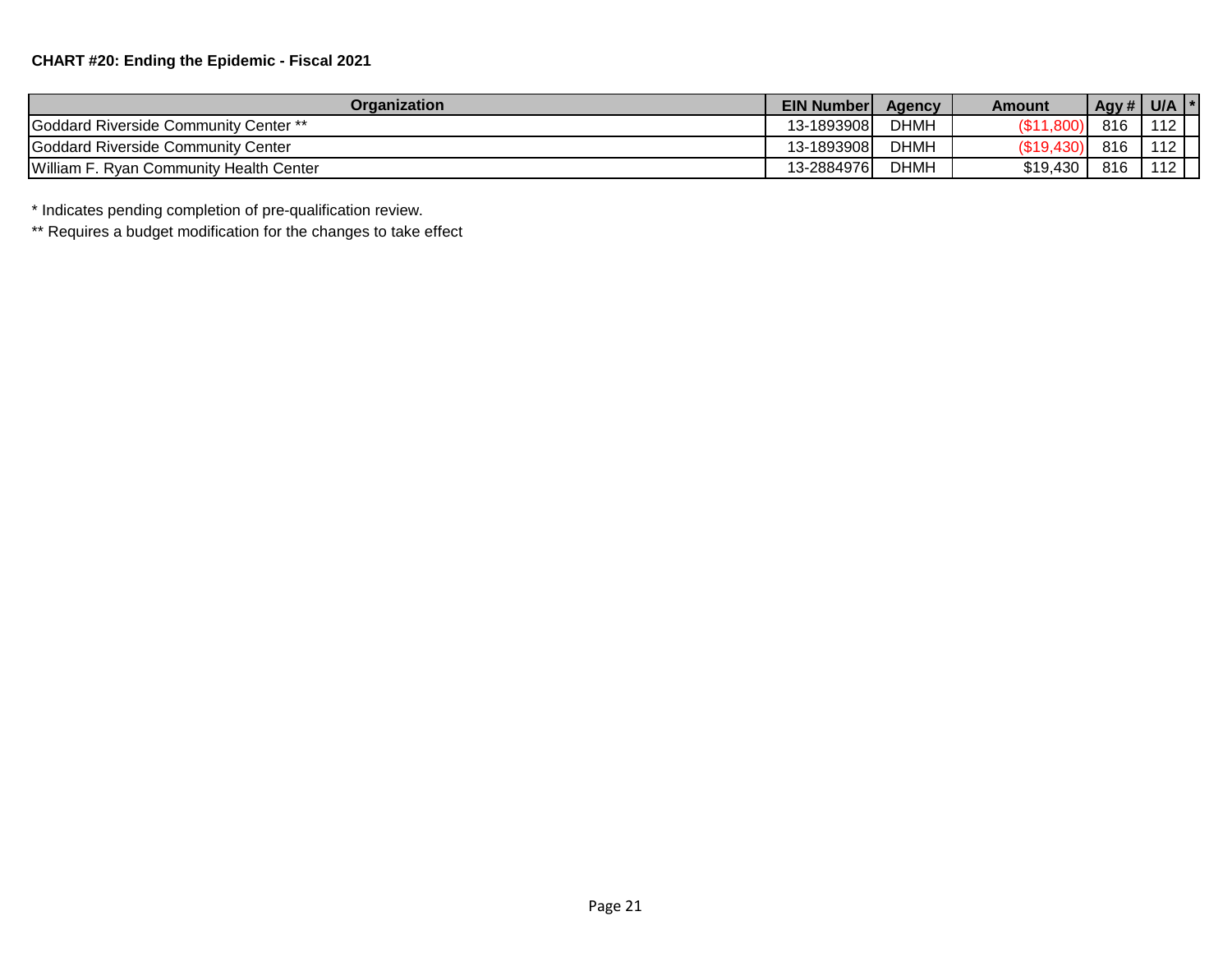# **CHART #21: Initiative for Immigrant Survivors of Domestic Violence - Fiscal 2021**

| Organization                                      | <b>EIN No</b><br>I Numberi | Agency      | Amount | .<br>Agy # | <b>UIA</b> |
|---------------------------------------------------|----------------------------|-------------|--------|------------|------------|
| Office<br><b>Mayor</b><br>. Justice **<br>Crimina | .3-6400434                 | <b>MOCJ</b> |        | <b>098</b> | 002        |

\* Indicates pending completion of pre-qualification review.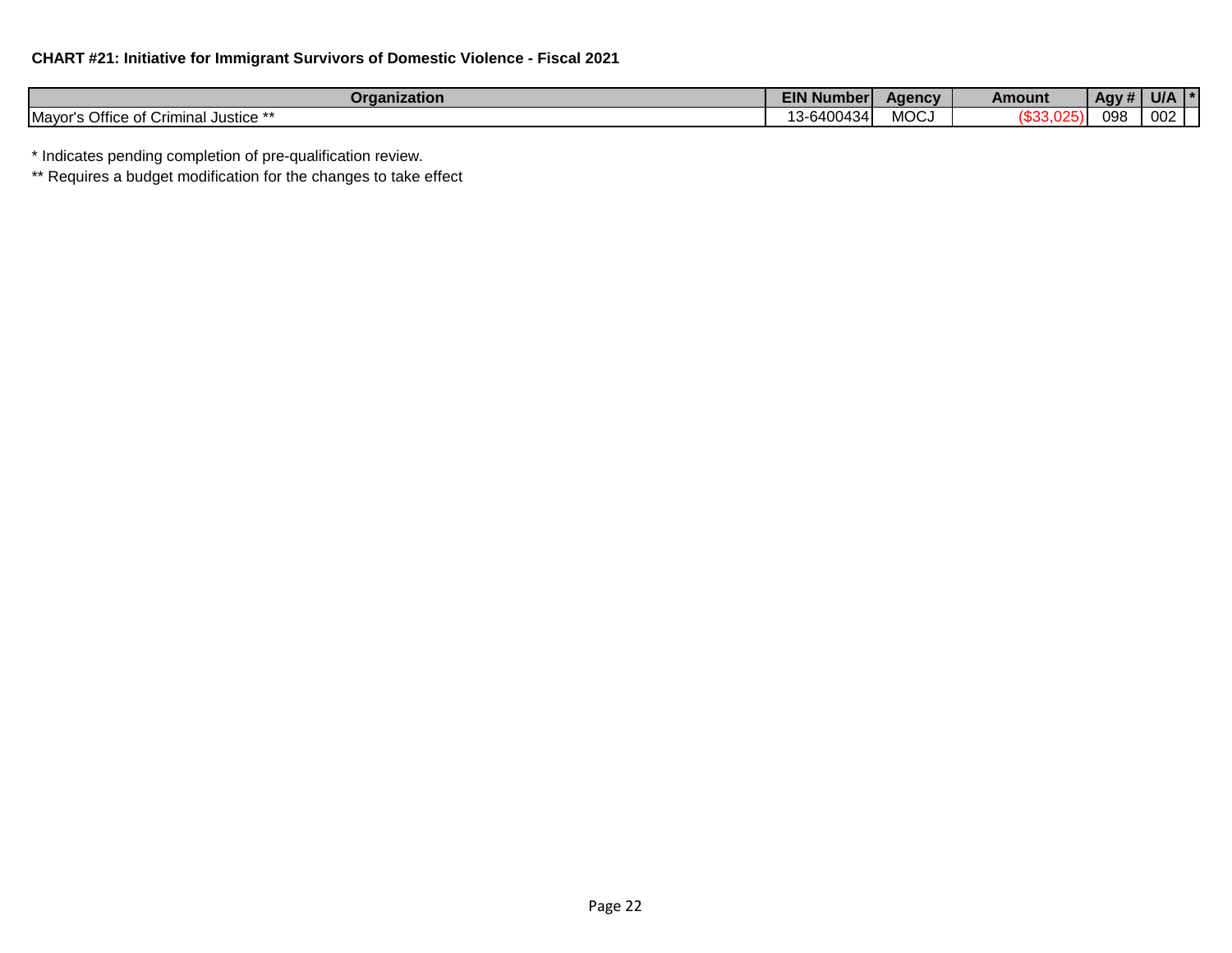| <b>Organization - Program</b>         | <b>EIN Number</b> | Agency     | Amount    | .<br>Agy # ' | U/A |  |
|---------------------------------------|-------------------|------------|-----------|--------------|-----|--|
| Center for NYC Neighborhoods, Inc. ** | 83-0506416        | <b>HPD</b> | \$500,000 | 806          | 009 |  |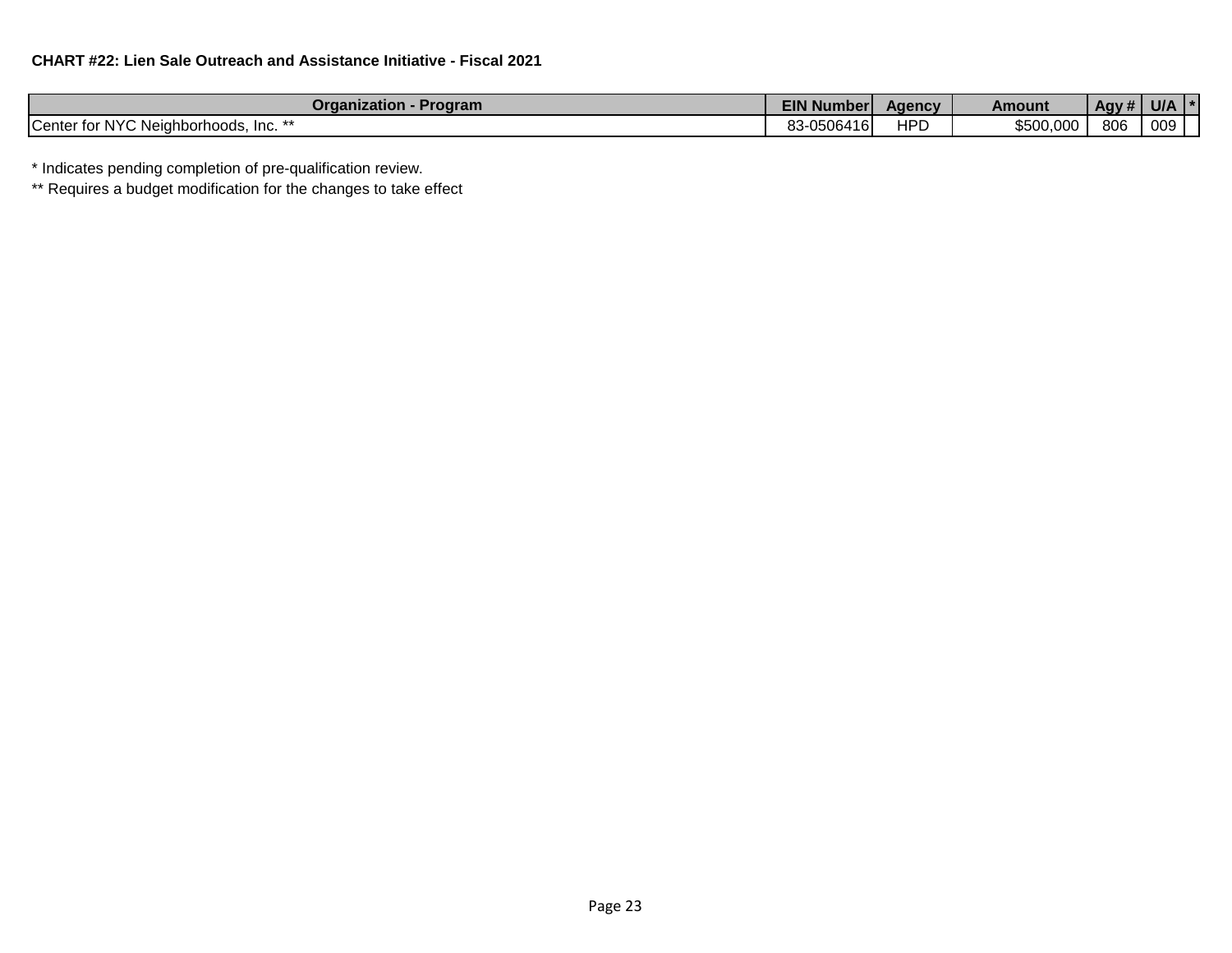# **CHART #23: Local Initiatives - Fiscal 2020**

| <b>Member</b> | <b>Organization - Program</b>               | <b>EIN Number</b> | Agency      | Amount    | Agy # | U/A | $\mathbf{1}$ $\mathbf{x}$ |
|---------------|---------------------------------------------|-------------------|-------------|-----------|-------|-----|---------------------------|
| Menchaca      | IDance Theatre Etcetera. Inc. - Red Hook    | 13-3015965        | <b>DCLA</b> | (\$10,000 | 126   | 003 |                           |
| Menchaca      | Hook Arts Media, Inc. - Red Hook            | 13-3015965        | DCLA        | \$10,000  | 126   | 003 |                           |
| Vallone       | <b>Bayside Business Association</b>         | 11-3372987        | SBS         | (\$5,000  | 801   | 002 |                           |
| Vallone       | Chamber of Commerce Borough of Queens, Inc. | 11-0559220        | SBS         | \$5,000   | 801   | 002 |                           |

\* Indicates pending completion of pre-qualification review.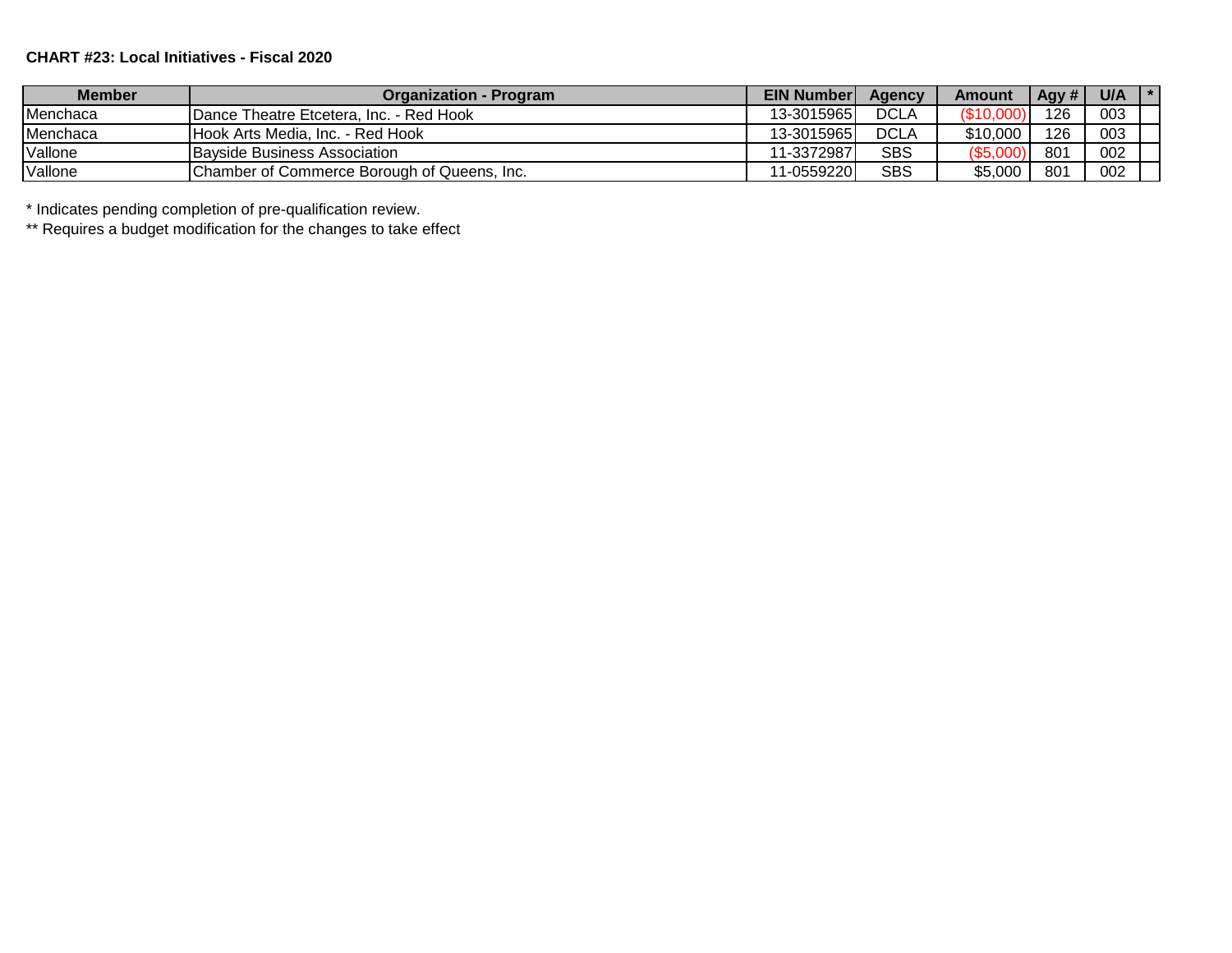# **CHART #24: Cultural After-School Adventure (CASA) - Fiscal 2020**

| <b>Member</b>  | <b>Organization - Program</b>                                                                                              |             | <b>EIN Number</b><br>Agency | <b>Amount</b> | Agy # | $U/A$ $*$ |  |
|----------------|----------------------------------------------------------------------------------------------------------------------------|-------------|-----------------------------|---------------|-------|-----------|--|
| Menchaca       | Dance Theatre Etcetera, Inc. - Public School 15K (15K015)                                                                  |             | DCLA<br>13-30159651         | (S20.000)     | 126   | 003       |  |
| Menchaca       | Hook Arts Media, Inc. - Public School 15K (15K015)                                                                         | 13-3015965  | <b>DCLA</b>                 | \$20,000      | 126   | 003       |  |
| Perkins        | Apollo Theater Foundation, Inc. - Public School/Middle School 279M / Urban<br>Assembly School for Global Commerce (84M279) | 13-3630066  | <b>DCLA</b>                 | (\$20,000)    | 126   | 003       |  |
| <b>Perkins</b> | Apollo Theater Foundation, Inc. - Public School 154 Harriet Tubman (05M154)                                                | 13-36300661 | <b>DCLA</b>                 | \$20,000      | 126   | 003       |  |

\* Indicates pending completion of pre-qualification review.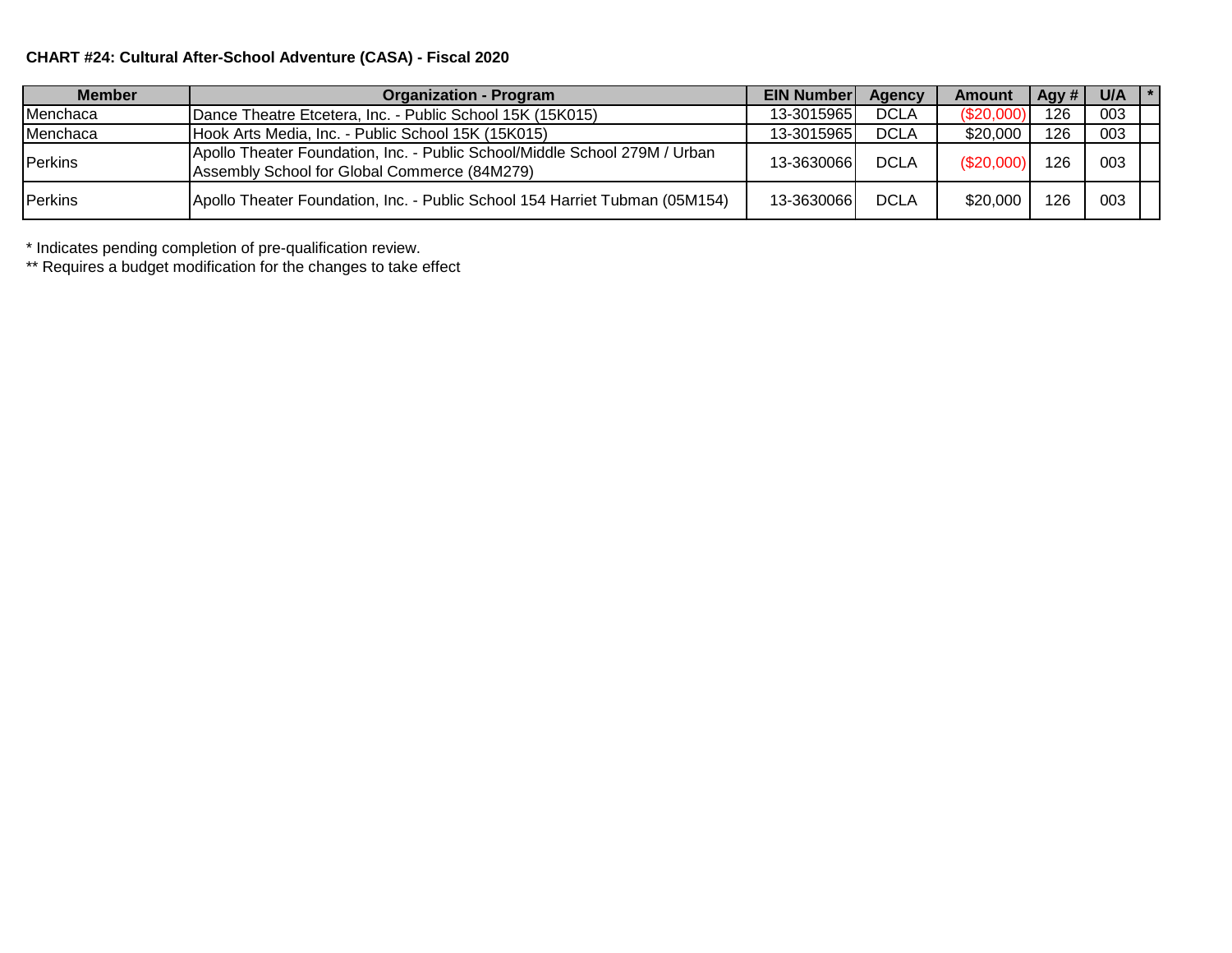# **CHART #25: Local Initiatives - Fiscal 2019**

| <b>Member</b> | Organization<br><b>Program</b>    | <b>EIN Number</b> | Aqencv      | Amount            | Agy # | U/A |  |
|---------------|-----------------------------------|-------------------|-------------|-------------------|-------|-----|--|
| Menchaca      | Theatre Etcetera. Inc.<br>Dance   | 13-3015965        | DCL/        | 1010<br>. (აეს. . | 126   | 003 |  |
| Menchaca      | <b>Hook Arts Media,</b><br>. Inc. | 3-3015965<br>12   | <b>DCLA</b> | \$10,000          | 126   | 003 |  |

\* Indicates pending completion of pre-qualification review.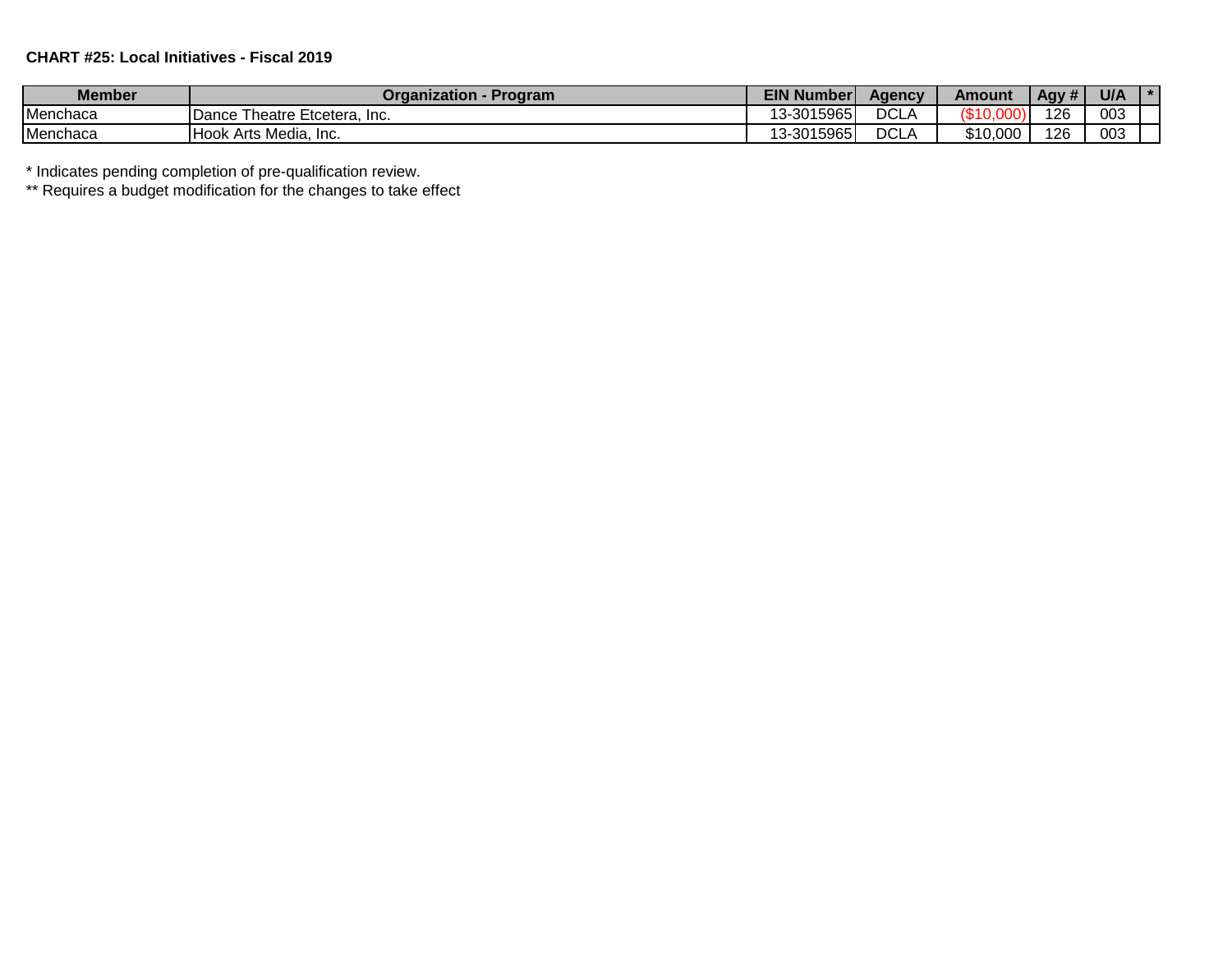# **CHART #26: Cultural After-School Adventure (CASA) - Fiscal 2019**

| <b>Member</b> | Organization -<br>· Program                                  | <b>EIN Number</b> | Aqencv      | Amount   | Agy # | U/A |  |
|---------------|--------------------------------------------------------------|-------------------|-------------|----------|-------|-----|--|
| Menchaca      | Public School 15K<br><b>IDance Theatre Etcetera.</b><br>Inc. | 13-3015965        | <b>DCLA</b> | \$20.0   | 126   | 003 |  |
| Menchaca      | Public School 15K<br>Hook Arts Media,<br>Inc.                | 13-3015965        | DCL/        | \$20,000 | 126   | 003 |  |

\* Indicates pending completion of pre-qualification review.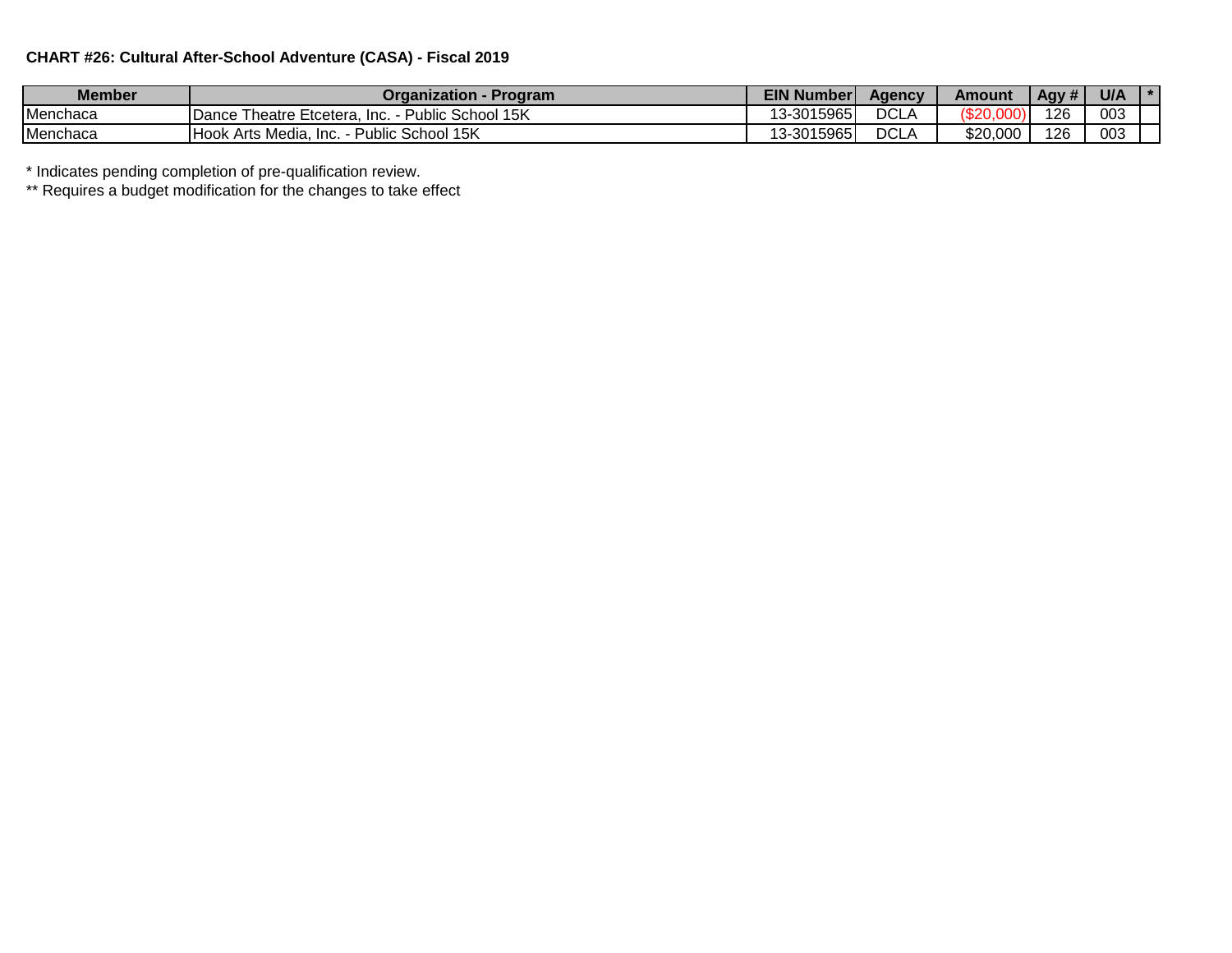| <b>Source</b> | <b>Member</b> | <b>Organization - Program</b>                                                         | <b>EIN Number</b> | <b>Agency</b> | <b>Amount</b> | <b>New Purpose of Funds</b>                                                                                                                                                                                                                                                                                                                                                                   |
|---------------|---------------|---------------------------------------------------------------------------------------|-------------------|---------------|---------------|-----------------------------------------------------------------------------------------------------------------------------------------------------------------------------------------------------------------------------------------------------------------------------------------------------------------------------------------------------------------------------------------------|
| Youth         | Koo           | Young Men's Christian Association of<br>Greater New York - Teen Journalism<br>Program | 13-1624228        | <b>DYCD</b>   |               | (\$23,500) To fund the Flushing YMCA's Teen Journalism Program.                                                                                                                                                                                                                                                                                                                               |
| Youth         | Koo           | Young Men's Christian Association of<br><b>Greater New York</b>                       | 13-1624228        | <b>DYCD</b>   | \$23,500      | To support programming for youth, including middle and high school<br>students, in Council District 20.                                                                                                                                                                                                                                                                                       |
| Local         | Koslowitz     | New York Pops, Inc. - Forest Hills Stadium                                            | 13-3240366        | <b>DYCD</b>   | (\$5,000      | Funding to provide seniors with free concert tickets, as well as family<br>packages at Forest Hills Stadium.                                                                                                                                                                                                                                                                                  |
| Local         | Koslowitz     | New York Pops, Inc.                                                                   | 13-3240366        | <b>DYCD</b>   |               | \$5,000 Funds to be used for virtual concerts.                                                                                                                                                                                                                                                                                                                                                |
| Local         | Levin         | Bindlestiff Family Variety Arts, Inc. - Circus<br>Arts Workshops                      | 11-3479226        | <b>DCLA</b>   | (\$5,000      | Funding for workshops for special needs students in circus arts, bringing<br>creativity and physical expertise together.                                                                                                                                                                                                                                                                      |
| Local         | Levin         | Bindlestiff Family Variety Arts, Inc.                                                 | 11-3479226        | <b>DCLA</b>   | \$5,000       | Funding for instructors to virtually teach circus arts and common core<br>goals to NYC students.                                                                                                                                                                                                                                                                                              |
| Local         | Johnson       | Judson Memorial Church, Inc. - Bricks &<br>Mortals                                    | 13-2664489        | <b>DYCD</b>   | (\$6,000      | Funds will be used to support the Bricks and Mortals' membership and<br>learning sessions.                                                                                                                                                                                                                                                                                                    |
| Local         | Johnson       | Judson Memorial Church, Inc.                                                          | 13-2664489        | <b>DYCD</b>   | \$6,000       | Funds will be used to support Quarterly Events, including subcontracting<br>web designer and sending physical mailer.                                                                                                                                                                                                                                                                         |
| Local         | Dromm         | Teens for Food Justice, Inc. -<br>Nutrition/Health Education                          | 45-3591508        | <b>DYCD</b>   |               | To fund School Farm Program at school in Council District 25 to train<br>(\$5,000) youth to become urban farmers, health ambassadors and food justice<br>movement builders.                                                                                                                                                                                                                   |
| Local         | Dromm         | Teens for Food Justice, Inc.                                                          | 45-3591508        | <b>DYCD</b>   |               | \$5,000 To fund operational and staffing costs for remote after-school program.                                                                                                                                                                                                                                                                                                               |
| Local         | <b>Dromm</b>  | Newtown Civic Association, Inc., The                                                  | 23-7446653        | <b>DYCD</b>   | (\$5,000)     | To fund a survey, which may include a report and community<br>presentation, of Elmhurst north of Queens Blvd. to determine potential<br>future zoning recommendations for the purposes of both neighborhood<br>preservation and new affordable housing.                                                                                                                                       |
| Local         | Dromm         | Newtown Civic Association, Inc., The                                                  | 23-7446653        | <b>DYCD</b>   | \$5,000       | To fund a report, which may include a community presentation,<br>concerning neighborhood preservation and planning of parts of Elmhurst;<br>and create, install, and present interpretive signage at Elmhurst parks<br>and historic sites.                                                                                                                                                    |
| Youth         | Levin         | Young Men's Christian Association of<br>Greater New York - Dodge YMCA Center          | 13-1624228        | <b>DYCD</b>   |               | $(\$4,000)$ To support teen programming at the Dodge YMCA center.                                                                                                                                                                                                                                                                                                                             |
| Youth         | Levin         | Young Men's Christian Association of<br>Greater New York                              | 13-1624228        | <b>DYCD</b>   | \$4,000       | Funding will be used to provide and support youth programming for<br>school age children, middle schoolers and high schoolers. Programming<br>will be offered remote, in-person, or a hybrid of remote and in-person.<br>The program experience will have, but not limited to, leadership building<br>activities, civic engagement, STEM, academic enrichment and<br>recreational activities. |
| Youth         | Levin         | Young Men's Christian Association of<br>Greater New York - Greenpoint YMCA<br>Center  | 13-1624228        | <b>DYCD</b>   |               | (\$4,000) To support teen programming at the Greenpoint YMCA center.                                                                                                                                                                                                                                                                                                                          |
| Youth         | Levin         | Young Men's Christian Association of<br><b>Greater New York</b>                       | 13-1624228        | <b>DYCD</b>   | \$4,000       | Funding will be used to provide and support youth programming for<br>school age children, middle schoolers and high schoolers. Programming<br>will be offered remote, in-person, or a hybrid of remote and in-person.<br>The program experience will have, but not limited to, leadership building<br>activities, civic engagement, STEM, academic enrichment and<br>recreational activities. |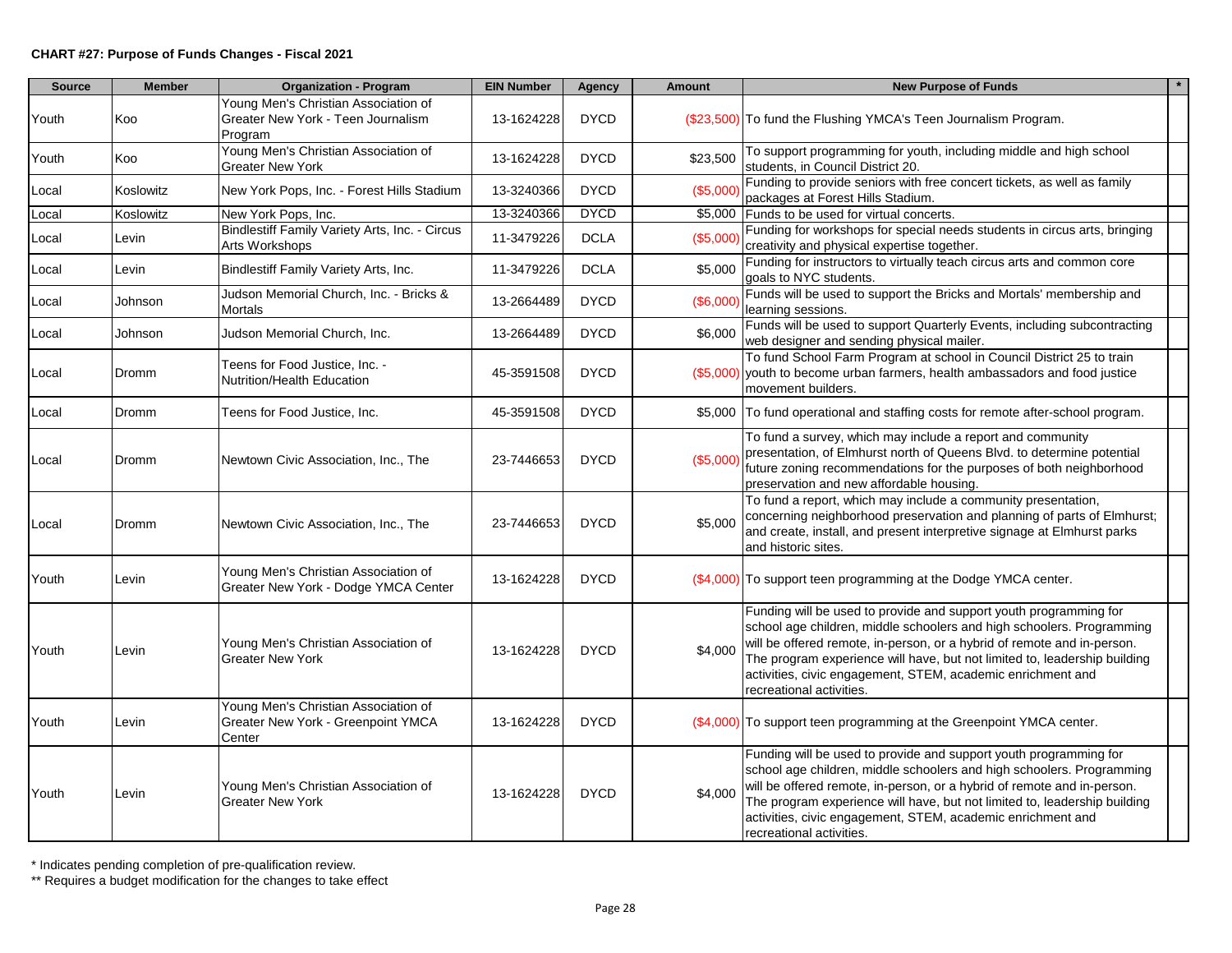#### **CHART #27: Purpose of Funds Changes - Fiscal 2021 (continued)**

| <b>Source</b> | <b>Member</b> | Organization                                                                                                           | <b>EIN Number</b> | Agency      | <b>Amount</b> | <b>New Purpose of Funds</b>                                                                                                                                                                                                                                                                                                                                                                   |
|---------------|---------------|------------------------------------------------------------------------------------------------------------------------|-------------------|-------------|---------------|-----------------------------------------------------------------------------------------------------------------------------------------------------------------------------------------------------------------------------------------------------------------------------------------------------------------------------------------------------------------------------------------------|
| Local         | Gjonaj        | Catholic Charities Community Services,<br>Archdiocese of New York                                                      | 13-5562185        | <b>DYCD</b> | (\$18,000)    | This initiative is a multi-year healthy aging physical activity and education<br>program for patients in the Illyria Clinic at Jacobi Medical Center.                                                                                                                                                                                                                                         |
| Local         | Gjonaj        | Catholic Charities Community Services,<br>Archdiocese of New York                                                      | 13-5562185        | <b>DYCD</b> |               | \$18,000 The funds will be used toward food purchases.                                                                                                                                                                                                                                                                                                                                        |
| Local         | Lander        | Young Men's Christian Association of<br>Greater New York - Second Grade Swim<br>Program                                | 13-1624228        | <b>DYCD</b> | ( \$3,000]    | Funding to support costs associated with swimming lessons for Second<br>Grade swim participants.                                                                                                                                                                                                                                                                                              |
| Local         | Lander        | Young Men's Christian Association of<br>Greater New York                                                               | 13-1624228        | <b>DYCD</b> | \$3,000       | Funding will be used to provide and support youth programming for<br>school age children, middle schoolers and high schoolers. Programming<br>will be offered remote, in-person, or a hybrid of remote and in-person.<br>The program experience will have, but not limited to, leadership building<br>activities, civic engagement, STEM, academic enrichment and<br>recreational activities. |
| Youth         | Cornegy       | Young Men's Christian Association of<br>Greater New York - Bedford-Stuyvesant -<br>Counselor in Training (CIT) Program | 13-1624228        | <b>DYCD</b> |               | (\$10,000) Funding to support the Bedford-Stuyvesant YMCA CIT program.                                                                                                                                                                                                                                                                                                                        |
| Youth         | Cornegy       | Young Men's Christian Association of<br><b>Greater New York</b>                                                        | 13-1624228        | <b>DYCD</b> | \$10,000      | Funding will be used to provide and support youth programming for<br>school age children, middle schoolers and high schoolers. Programming<br>will be offered remote, in-person, or a hybrid of remote and in-person.<br>The program experience will have, but not limited to, leadership building<br>activities, civic engagement, STEM, academic enrichment and<br>recreational activities. |
| Local         | Ulrich        | One Stop Richmond Hill Community<br>Center, Inc. - Mommy and Me program                                                | 68-0602829        | <b>DYCD</b> | (\$30,000)    | Funding will support the operational expenses of the Mommy and Me<br>program.                                                                                                                                                                                                                                                                                                                 |
| Local         | Ulrich        | One Stop Richmond Hill Community<br>Center, Inc.                                                                       | 68-0602829        | <b>DYCD</b> | \$30,000      | Funds will support our after school (in person or online) science and<br>computer technology video conferencing program for students in grades<br>3 to 5, including President's week recess, April recesss and summer<br>camp programs, and all costs associated with these programs.                                                                                                         |
| Youth         | Ulrich        | One Stop Richmond Hill Community<br>Center, Inc. - Youth Programming - Council<br>District 32                          | 68-0602829        | <b>DYCD</b> |               | (\$20,000) Funds will be used for youth programming in Council District 32.                                                                                                                                                                                                                                                                                                                   |
| Youth         | Ulrich        | One Stop Richmond Hill Community<br>Center, Inc.                                                                       | 68-0602829        | <b>DYCD</b> | \$20,000      | Funds will support our after school (in person or online) science and<br>computer technology video conferencing program for students in grades<br>3 to 5, including President's week recess, April recesss and summer<br>camp programs, and all costs associated with these programs.                                                                                                         |
| Aging         | Dromm         | Asian Community United Society, Inc. -<br>Senior Outreach and Programming for<br>Elmhurst Lunar New Year               | 26-4164117        | <b>DFTA</b> | (\$5,000)     | To fund outreach and programming for seniors at Elmhurst Lunar New<br>Year celebration.                                                                                                                                                                                                                                                                                                       |
| Aging         | Dromm         | Asian Community United Society, Inc. -<br><b>Council District 25</b>                                                   | 26-4164117        | <b>DFTA</b> | \$5,000       | To fund outreach and programming for seniors for Spring Celebration in<br>Council District 25.                                                                                                                                                                                                                                                                                                |

\* Indicates pending completion of pre-qualification review.